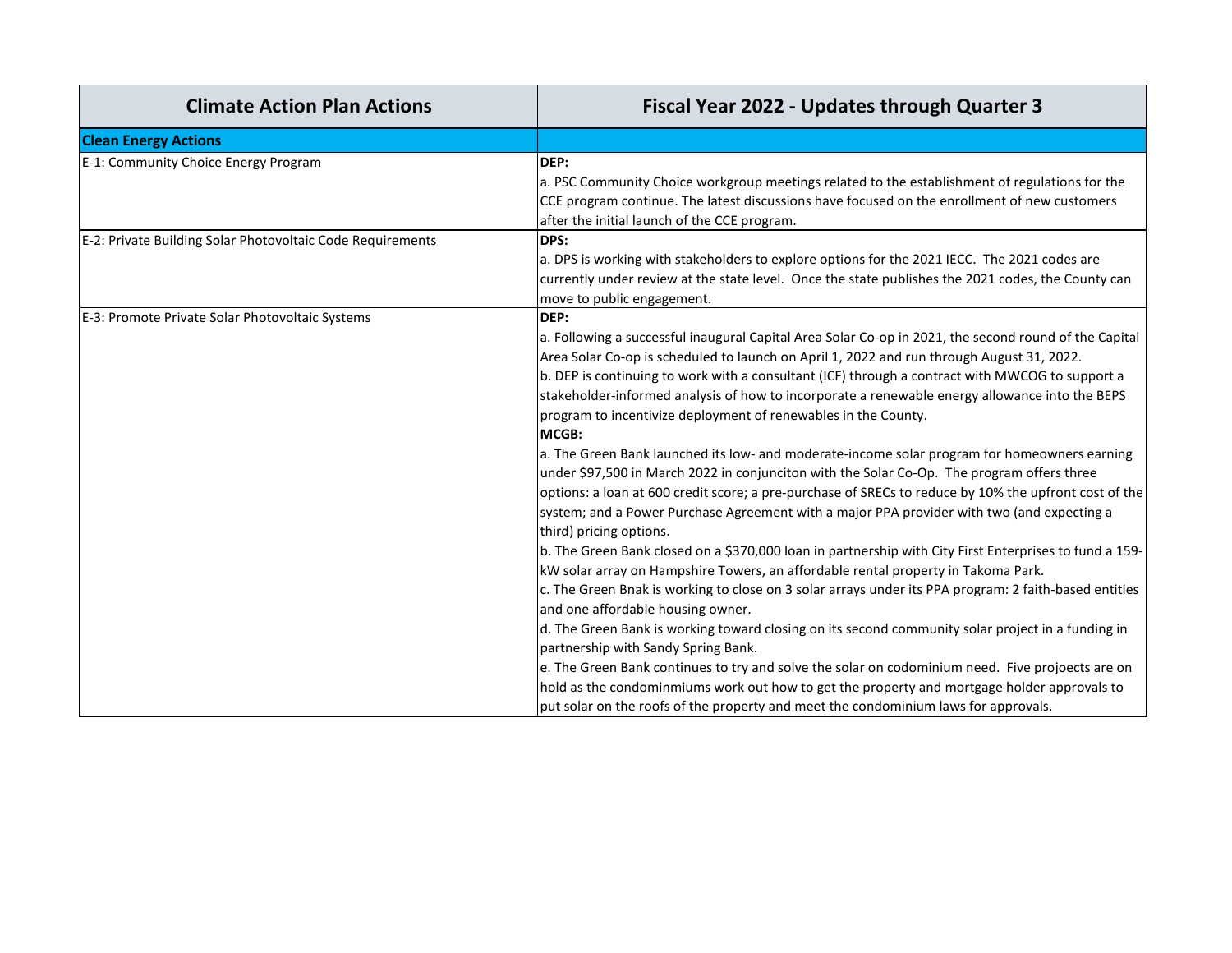| E-4: Public Facility Solar Photovoltaic Installations and Groundwork | DEP:                                                                                                            |
|----------------------------------------------------------------------|-----------------------------------------------------------------------------------------------------------------|
|                                                                      | a. Discussions continue related to developing an agrivoltaic pilot site. DEP contracted with the                |
|                                                                      | National Renewable Energy Laboratory to help develop an EFP for an agrivoltaic pilot and                        |
|                                                                      | demonstration. The potential site on Revenue Authority property at the Poolesville Golf Course is               |
|                                                                      | still under consideration, in addition to other potential approaches. OAG and DGS are also                      |
|                                                                      | supporting this effort.                                                                                         |
|                                                                      | DGS:                                                                                                            |
|                                                                      | a. The DGS Oaks landfill construction will begin in spring 2022 and is expected to be complete in fall<br>2022. |
|                                                                      | b. The DGS Scotland Recreation Center Resilience Hub has completed design and construction                      |
|                                                                      | phases and is anticipated to be operational in summer 2022. See section A-8 below                               |
|                                                                      | c. The DGS Brookville Smart Energy Depot will complete construction in summer 2022 and will be                  |
|                                                                      | fully operational in fall 2022.                                                                                 |
|                                                                      | d. DGS began construction at the Montgomery County Animal Shelter in spring 2022 and in                         |
|                                                                      | expected to be complete in Summer 2022.                                                                         |
|                                                                      | <b>DPS:</b>                                                                                                     |
|                                                                      | a. DPS is still waiting on the approval of County Code Chapter 17 which allows us to utilize SolarAPP+          |
|                                                                      | <b>MCPS:</b>                                                                                                    |
| E-5: Advocate for a 100% Renewable Portfolio Standard by 2030        | DEP:                                                                                                            |
| (Not in Climate Work Plan 2022)                                      | a. DEP onboarded the State Energy and Climate Policy Manager position (approved in the FY22                     |
|                                                                      | budget) in late March 2022 who will begin undertaking advocacy on a 100% RPS in Maryland.                       |
| <b>Building Actions</b>                                              |                                                                                                                 |
| B-1: Electrification Requirements for Existing Commercial and Public | <b>DPS:</b>                                                                                                     |
| <b>Buildings</b>                                                     | a. multiple departments are coordinating on a draft plan for electricification ready and                        |
| (Not in Climate Work Plan 2022)                                      | electrification of new construction. In the plan, there will be opportunities to explore level 3                |
|                                                                      | alterations as a method of electrifiying existing buildings.                                                    |
| B-2: Electrification Requirements for Existing Residential Buildings | DPS:                                                                                                            |
| (Not in Climate Work Plan 2022)                                      | a. multiple departments are coordinating on a draft plan for electricification ready and                        |
|                                                                      | electrification of new construction. In the plan, there will be opportunities to explore level 3                |
|                                                                      | alterations as a method of electrifiying existing buildings.                                                    |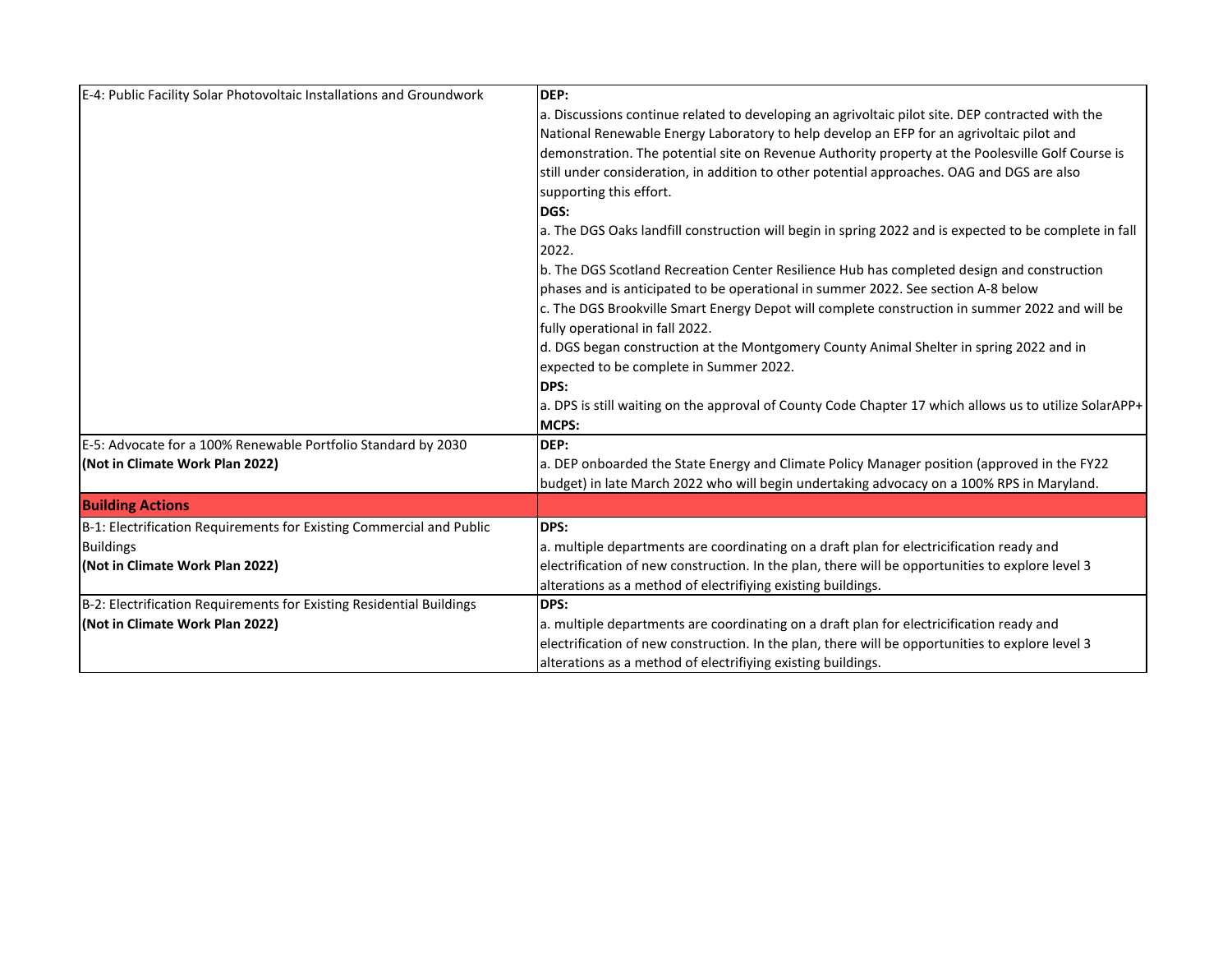| B-3: Energy Performance Standard for Existing Commercial and Multifamily DEP: |                                                                                                          |
|-------------------------------------------------------------------------------|----------------------------------------------------------------------------------------------------------|
| <b>Buildings</b>                                                              | a. DEP publicly released the BEPS Technical Report--the building typology and technical analyses to      |
|                                                                               | inform BEPS regulations--on February 14, 2022.                                                           |
|                                                                               | b. The Council continued to review the BEPS legislation sent by the County Executive in April 2021;      |
|                                                                               | the T&E Committee held a briefing on the BEPS Technical Report that will inform regulations on           |
|                                                                               | March 14, 2022, followed by two more work sessions on March 14 and March 28, 2022. On March              |
|                                                                               | 28, 2022, the T&E Committee unanimously voted Bill 16-21 out of committee. The full Council is           |
|                                                                               | scheduled to review and vote on Bill 16-21 in April 2022.                                                |
|                                                                               | c. DEP is continuing to engage stakeholders on the status of BEPS legislation and is tracking those      |
|                                                                               | interested in joining the BEPS Advisory Board. DEP is developing a focus group platform to collect       |
|                                                                               | feedback on a technical assistance/resource hub.                                                         |
|                                                                               | DPS:                                                                                                     |
|                                                                               | a. Continued work with DEP to support BEPS.                                                              |
|                                                                               | MCGB:                                                                                                    |
|                                                                               | a. The Green Bank closed on a \$3.2 million loan to support a \$5.8 million energy retrofit project at   |
|                                                                               | 8101 Connecticut Avenue condominiums. This project used a new structure where the Green Bank's           |
|                                                                               | CLEER program stands behind a loan by Sandy Spring Bank and the Green Bank alos provided over            |
|                                                                               | \$1 million of capital to the loan.                                                                      |
|                                                                               | b. The Green Bank is supporting a major technical assistance effort for a large campus of properties     |
|                                                                               | to understand its current conditions and improvement potential.                                          |
|                                                                               | c. The Green Bank now has attracted 8 capital providers to support the County's C-PACE program.          |
|                                                                               | The Green Bank is working on closing the first C-PACE loan on a energy retrofit project wiht a faith-    |
|                                                                               | based organization.                                                                                      |
| B-4: Electrification Incentives for Existing Buildings                        | DEP:                                                                                                     |
| (Not in Climate Work Plan 2022)                                               | a. DEP has been involved in Rocky Mountain Institute's 2022 Electrify cohort in partnership with the     |
|                                                                               | City of Takoma Park, Habitat for Humanity Metro Maryland, and the Montgomery County Green                |
|                                                                               | Bank to design a building electrification program.                                                       |
|                                                                               | b. The County Executive's Recommended FY23 budget includes \$1M for electrification incentives           |
|                                                                               | and additional staff support for electrification initiatives within DPS.                                 |
|                                                                               | MCGB:                                                                                                    |
|                                                                               | a. The Green Bank is working on a large-scale electrificaiton project for an affordable housing          |
|                                                                               | property. The project will transition the property from a central plant that uses natural gas to in-unit |
|                                                                               | electric mini-splits. The project is expected to close in June 2022.                                     |
| B-5: All-Electric Building Code for New Construction                          | DPS:                                                                                                     |
|                                                                               | a. DPS is working with stakeholders to explore options for the 2021 IECC. The 2021 codes are             |
|                                                                               | currently under review at the state level. Once the state publishes the 2021 codes, the County will      |
|                                                                               | move to public engagement. DPS will utilize the New Buildings Institute decarbonization language         |
|                                                                               | during amendment proposal.                                                                               |
|                                                                               | b. DPS has a voting seat in the IECC Energy modeling and Net Zero Energy subcommittee.                   |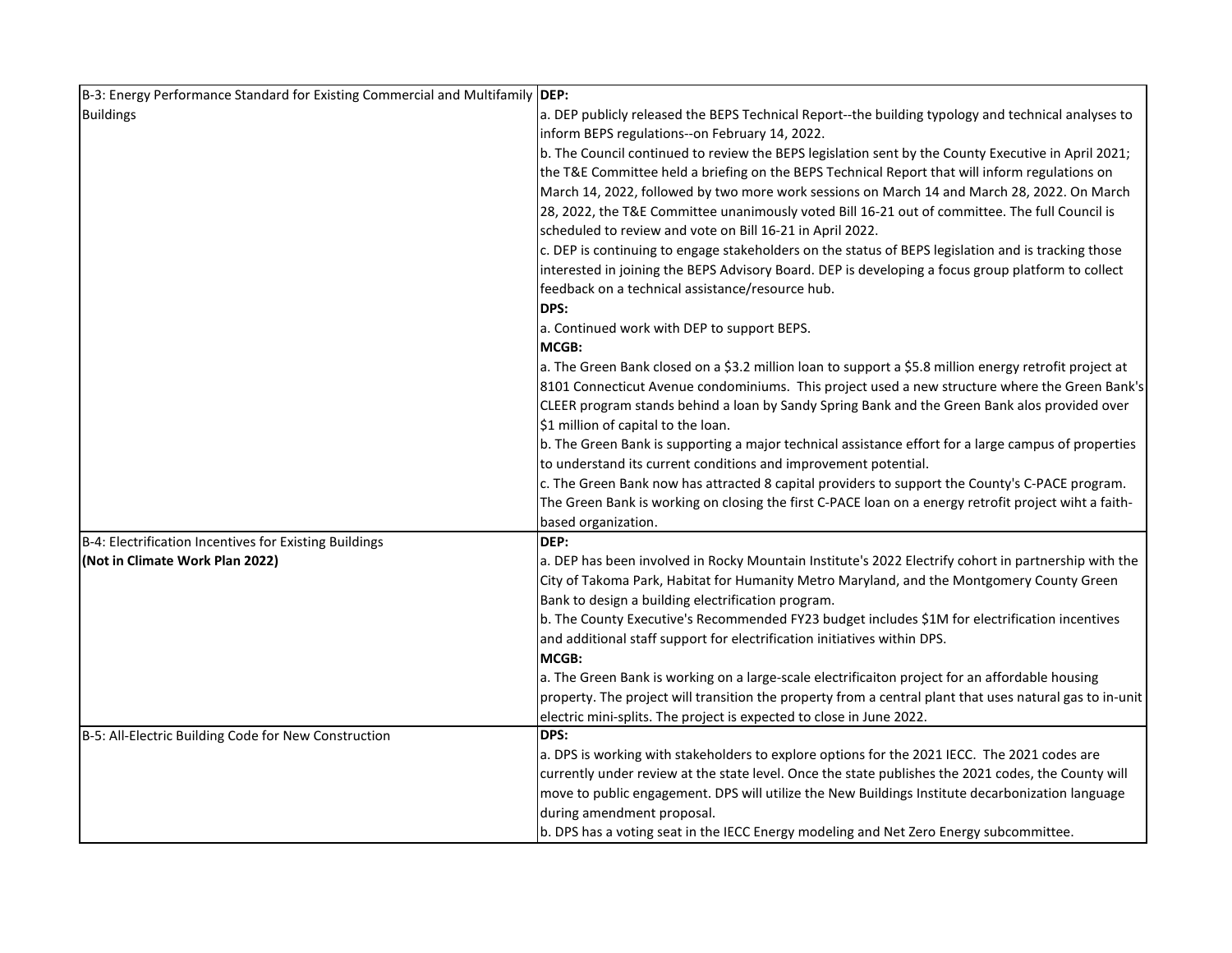| B-6: Disincentivize and/or Eliminate Natural Gas in New Construction | DPS:                                                                                                    |
|----------------------------------------------------------------------|---------------------------------------------------------------------------------------------------------|
|                                                                      | a. The County is continuing to explore legal and building code strategies to disincentivize fossil fuel |
|                                                                      | use and encourage electrification in newly constructed buildings.                                       |
|                                                                      | b. See B-5 for related DPS efforts.                                                                     |
| B-7: Net Zero Energy Building Code for New Construction              | <b>DGS:</b>                                                                                             |
|                                                                      | a. New DGS construction and major renovation projects that are currently in the design and              |
|                                                                      | planning phases have completed net zero studies. The completed net zero studies will inform the         |
|                                                                      | design standards and best practices to be utilized in future projects. Cost implications are included   |
|                                                                      | in the studies.                                                                                         |
|                                                                      | <b>DPS:</b>                                                                                             |
|                                                                      | a. DPS is working with stakeholders to explore options for the 2021 IECC. The 2021 codes are            |
|                                                                      | currently under review at the state level. Once the state publishes the 2021 codes, the County will     |
|                                                                      | move to public engagement. DPS will utilize the New Buildings Institute decarbonization language        |
|                                                                      | during amendment proposal. Additionally, the 2018 International Green Construction Code, which          |
|                                                                      | was adopted in September 2021, will advance energy goals through enforcement on new                     |
|                                                                      | construction over 5,000 square feet.                                                                    |
|                                                                      | b. DPS continues to work with procurement to establish a contract with NPO, New Buildings               |
|                                                                      | Institute, to work through code modification scenarios. 2018 IgCC is now being enforced.                |
|                                                                      | <b>MCPS:</b>                                                                                            |
|                                                                      | a. MCPS has applied for a grant from the Maryland Energy Administration Decarbonizing Public            |
|                                                                      | Schools Grant Program.                                                                                  |
| <b>Transportation Actions</b>                                        |                                                                                                         |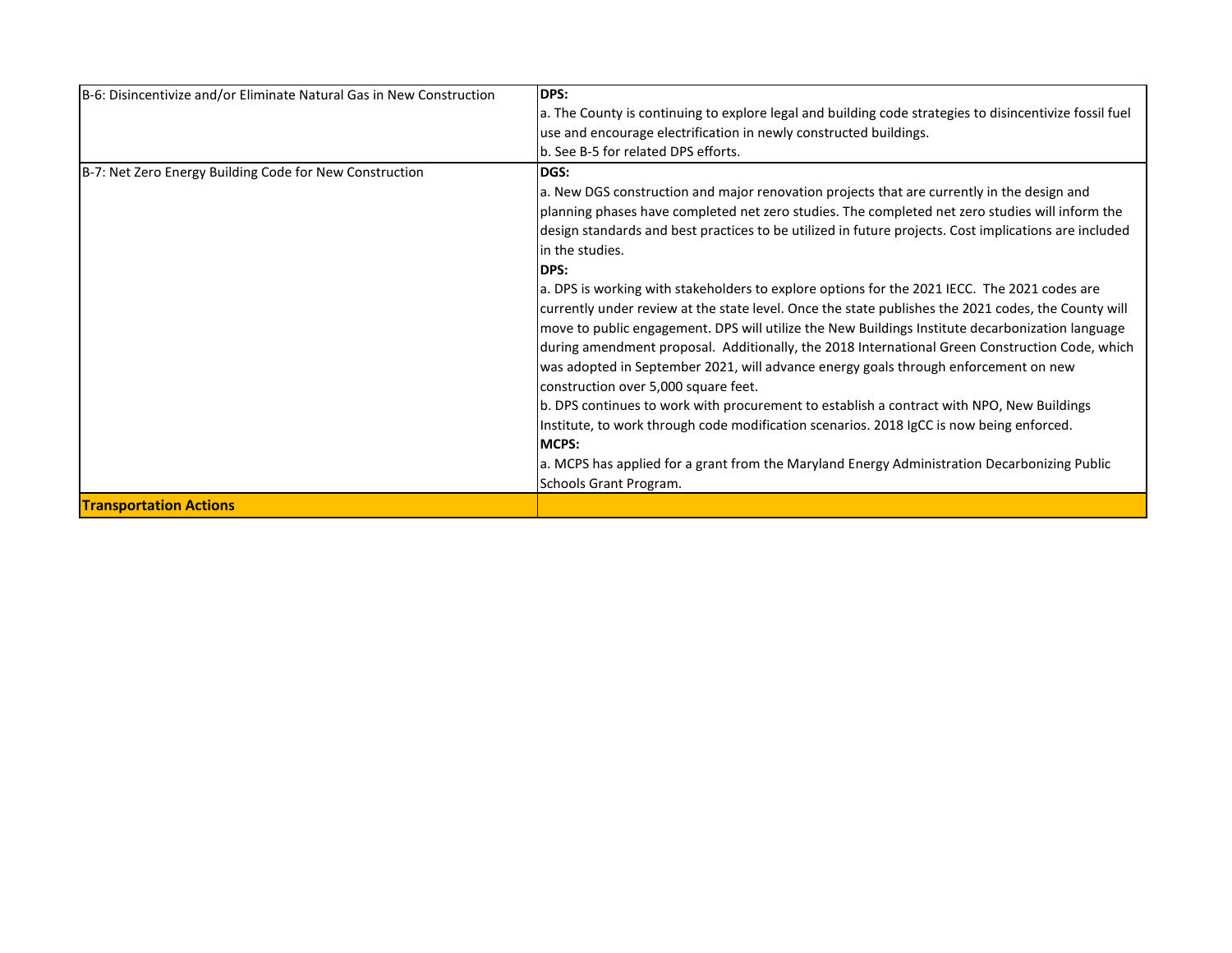| a. The goal of restoring Ride On service levels to 80% of pre-Covid levels by January 2022 was<br>achieved and plans are in place to reach 90% of pre-Covid service levels by July 2022. Active<br>recruitment through job fairs and media engagement and advertising resulted in a large operator<br>training class enrolled for Q4.<br>b. Preliminary design continues to advance for both Veirs Mill Road and MD 355 BRT. Preliminary<br>design for US 29 BRT Phase 2 is awaiting completion of the US 29 Mobility and Reliability Study Part<br>2, requested by County Council T&E Committee, to be completed and should start sometime next<br>fiscal year. Preliminary engineering for Great Seneca Science Corridor Transit Network is beginning.<br>In addition, MCDOT has initiated Planning for the New Hampshire Avenue and North Bethesda<br>Transitway BRT corridors.<br>c. MCDOT received a debriefing from the Federal Transit Administration (FTA) on its prior RAISE<br>grant application. Information obtained was used to inform development of a modified application<br>to FTA for "Low/No" grant program. This program helps transit agencies purchase or lease low- or<br>no-emission vehicles that use advanced technologies to help improve air quality and combat<br>climate change. That grant application includes design and construction of a hydrogen fueling<br>station and 13 hydrogen-fueled buses for Ride On and will be submitted to FTA in Q4. More<br>information is provided in T-5 below.<br>d. The County Executive's proposed FY23-28 CIP includes full funding for design and construction of<br>both the MD355 Central BRT project and the Veirs Mill BRT project. The proposed CIP also includes<br>funding final design for the northern and southern portions of the MD355 BRT. In the next few<br>months, MCDOT is preparing to submit the Veirs Mill Road BRT for consideration as a Small Starts<br>Federal Transit Administration Capital Infrastructure Grant project.<br>e. The transportation infrastructure funding workgroup established two subgroups: one group |  |
|----------------------------------------------------------------------------------------------------------------------------------------------------------------------------------------------------------------------------------------------------------------------------------------------------------------------------------------------------------------------------------------------------------------------------------------------------------------------------------------------------------------------------------------------------------------------------------------------------------------------------------------------------------------------------------------------------------------------------------------------------------------------------------------------------------------------------------------------------------------------------------------------------------------------------------------------------------------------------------------------------------------------------------------------------------------------------------------------------------------------------------------------------------------------------------------------------------------------------------------------------------------------------------------------------------------------------------------------------------------------------------------------------------------------------------------------------------------------------------------------------------------------------------------------------------------------------------------------------------------------------------------------------------------------------------------------------------------------------------------------------------------------------------------------------------------------------------------------------------------------------------------------------------------------------------------------------------------------------------------------------------------------------------------------------------------------------------------------------------------------------|--|
|                                                                                                                                                                                                                                                                                                                                                                                                                                                                                                                                                                                                                                                                                                                                                                                                                                                                                                                                                                                                                                                                                                                                                                                                                                                                                                                                                                                                                                                                                                                                                                                                                                                                                                                                                                                                                                                                                                                                                                                                                                                                                                                            |  |
|                                                                                                                                                                                                                                                                                                                                                                                                                                                                                                                                                                                                                                                                                                                                                                                                                                                                                                                                                                                                                                                                                                                                                                                                                                                                                                                                                                                                                                                                                                                                                                                                                                                                                                                                                                                                                                                                                                                                                                                                                                                                                                                            |  |
|                                                                                                                                                                                                                                                                                                                                                                                                                                                                                                                                                                                                                                                                                                                                                                                                                                                                                                                                                                                                                                                                                                                                                                                                                                                                                                                                                                                                                                                                                                                                                                                                                                                                                                                                                                                                                                                                                                                                                                                                                                                                                                                            |  |
|                                                                                                                                                                                                                                                                                                                                                                                                                                                                                                                                                                                                                                                                                                                                                                                                                                                                                                                                                                                                                                                                                                                                                                                                                                                                                                                                                                                                                                                                                                                                                                                                                                                                                                                                                                                                                                                                                                                                                                                                                                                                                                                            |  |
|                                                                                                                                                                                                                                                                                                                                                                                                                                                                                                                                                                                                                                                                                                                                                                                                                                                                                                                                                                                                                                                                                                                                                                                                                                                                                                                                                                                                                                                                                                                                                                                                                                                                                                                                                                                                                                                                                                                                                                                                                                                                                                                            |  |
|                                                                                                                                                                                                                                                                                                                                                                                                                                                                                                                                                                                                                                                                                                                                                                                                                                                                                                                                                                                                                                                                                                                                                                                                                                                                                                                                                                                                                                                                                                                                                                                                                                                                                                                                                                                                                                                                                                                                                                                                                                                                                                                            |  |
|                                                                                                                                                                                                                                                                                                                                                                                                                                                                                                                                                                                                                                                                                                                                                                                                                                                                                                                                                                                                                                                                                                                                                                                                                                                                                                                                                                                                                                                                                                                                                                                                                                                                                                                                                                                                                                                                                                                                                                                                                                                                                                                            |  |
|                                                                                                                                                                                                                                                                                                                                                                                                                                                                                                                                                                                                                                                                                                                                                                                                                                                                                                                                                                                                                                                                                                                                                                                                                                                                                                                                                                                                                                                                                                                                                                                                                                                                                                                                                                                                                                                                                                                                                                                                                                                                                                                            |  |
|                                                                                                                                                                                                                                                                                                                                                                                                                                                                                                                                                                                                                                                                                                                                                                                                                                                                                                                                                                                                                                                                                                                                                                                                                                                                                                                                                                                                                                                                                                                                                                                                                                                                                                                                                                                                                                                                                                                                                                                                                                                                                                                            |  |
|                                                                                                                                                                                                                                                                                                                                                                                                                                                                                                                                                                                                                                                                                                                                                                                                                                                                                                                                                                                                                                                                                                                                                                                                                                                                                                                                                                                                                                                                                                                                                                                                                                                                                                                                                                                                                                                                                                                                                                                                                                                                                                                            |  |
|                                                                                                                                                                                                                                                                                                                                                                                                                                                                                                                                                                                                                                                                                                                                                                                                                                                                                                                                                                                                                                                                                                                                                                                                                                                                                                                                                                                                                                                                                                                                                                                                                                                                                                                                                                                                                                                                                                                                                                                                                                                                                                                            |  |
|                                                                                                                                                                                                                                                                                                                                                                                                                                                                                                                                                                                                                                                                                                                                                                                                                                                                                                                                                                                                                                                                                                                                                                                                                                                                                                                                                                                                                                                                                                                                                                                                                                                                                                                                                                                                                                                                                                                                                                                                                                                                                                                            |  |
|                                                                                                                                                                                                                                                                                                                                                                                                                                                                                                                                                                                                                                                                                                                                                                                                                                                                                                                                                                                                                                                                                                                                                                                                                                                                                                                                                                                                                                                                                                                                                                                                                                                                                                                                                                                                                                                                                                                                                                                                                                                                                                                            |  |
|                                                                                                                                                                                                                                                                                                                                                                                                                                                                                                                                                                                                                                                                                                                                                                                                                                                                                                                                                                                                                                                                                                                                                                                                                                                                                                                                                                                                                                                                                                                                                                                                                                                                                                                                                                                                                                                                                                                                                                                                                                                                                                                            |  |
|                                                                                                                                                                                                                                                                                                                                                                                                                                                                                                                                                                                                                                                                                                                                                                                                                                                                                                                                                                                                                                                                                                                                                                                                                                                                                                                                                                                                                                                                                                                                                                                                                                                                                                                                                                                                                                                                                                                                                                                                                                                                                                                            |  |
|                                                                                                                                                                                                                                                                                                                                                                                                                                                                                                                                                                                                                                                                                                                                                                                                                                                                                                                                                                                                                                                                                                                                                                                                                                                                                                                                                                                                                                                                                                                                                                                                                                                                                                                                                                                                                                                                                                                                                                                                                                                                                                                            |  |
|                                                                                                                                                                                                                                                                                                                                                                                                                                                                                                                                                                                                                                                                                                                                                                                                                                                                                                                                                                                                                                                                                                                                                                                                                                                                                                                                                                                                                                                                                                                                                                                                                                                                                                                                                                                                                                                                                                                                                                                                                                                                                                                            |  |
|                                                                                                                                                                                                                                                                                                                                                                                                                                                                                                                                                                                                                                                                                                                                                                                                                                                                                                                                                                                                                                                                                                                                                                                                                                                                                                                                                                                                                                                                                                                                                                                                                                                                                                                                                                                                                                                                                                                                                                                                                                                                                                                            |  |
|                                                                                                                                                                                                                                                                                                                                                                                                                                                                                                                                                                                                                                                                                                                                                                                                                                                                                                                                                                                                                                                                                                                                                                                                                                                                                                                                                                                                                                                                                                                                                                                                                                                                                                                                                                                                                                                                                                                                                                                                                                                                                                                            |  |
|                                                                                                                                                                                                                                                                                                                                                                                                                                                                                                                                                                                                                                                                                                                                                                                                                                                                                                                                                                                                                                                                                                                                                                                                                                                                                                                                                                                                                                                                                                                                                                                                                                                                                                                                                                                                                                                                                                                                                                                                                                                                                                                            |  |
|                                                                                                                                                                                                                                                                                                                                                                                                                                                                                                                                                                                                                                                                                                                                                                                                                                                                                                                                                                                                                                                                                                                                                                                                                                                                                                                                                                                                                                                                                                                                                                                                                                                                                                                                                                                                                                                                                                                                                                                                                                                                                                                            |  |
|                                                                                                                                                                                                                                                                                                                                                                                                                                                                                                                                                                                                                                                                                                                                                                                                                                                                                                                                                                                                                                                                                                                                                                                                                                                                                                                                                                                                                                                                                                                                                                                                                                                                                                                                                                                                                                                                                                                                                                                                                                                                                                                            |  |
|                                                                                                                                                                                                                                                                                                                                                                                                                                                                                                                                                                                                                                                                                                                                                                                                                                                                                                                                                                                                                                                                                                                                                                                                                                                                                                                                                                                                                                                                                                                                                                                                                                                                                                                                                                                                                                                                                                                                                                                                                                                                                                                            |  |
| focused on evaluating capital funding needs and identifying suitable financing mechanisms, and the                                                                                                                                                                                                                                                                                                                                                                                                                                                                                                                                                                                                                                                                                                                                                                                                                                                                                                                                                                                                                                                                                                                                                                                                                                                                                                                                                                                                                                                                                                                                                                                                                                                                                                                                                                                                                                                                                                                                                                                                                         |  |
| other group focused on best-practices-related policies and organizational structures to support                                                                                                                                                                                                                                                                                                                                                                                                                                                                                                                                                                                                                                                                                                                                                                                                                                                                                                                                                                                                                                                                                                                                                                                                                                                                                                                                                                                                                                                                                                                                                                                                                                                                                                                                                                                                                                                                                                                                                                                                                            |  |
| more efficient and effective implementation of capital improvement projects to support                                                                                                                                                                                                                                                                                                                                                                                                                                                                                                                                                                                                                                                                                                                                                                                                                                                                                                                                                                                                                                                                                                                                                                                                                                                                                                                                                                                                                                                                                                                                                                                                                                                                                                                                                                                                                                                                                                                                                                                                                                     |  |
| transportation.                                                                                                                                                                                                                                                                                                                                                                                                                                                                                                                                                                                                                                                                                                                                                                                                                                                                                                                                                                                                                                                                                                                                                                                                                                                                                                                                                                                                                                                                                                                                                                                                                                                                                                                                                                                                                                                                                                                                                                                                                                                                                                            |  |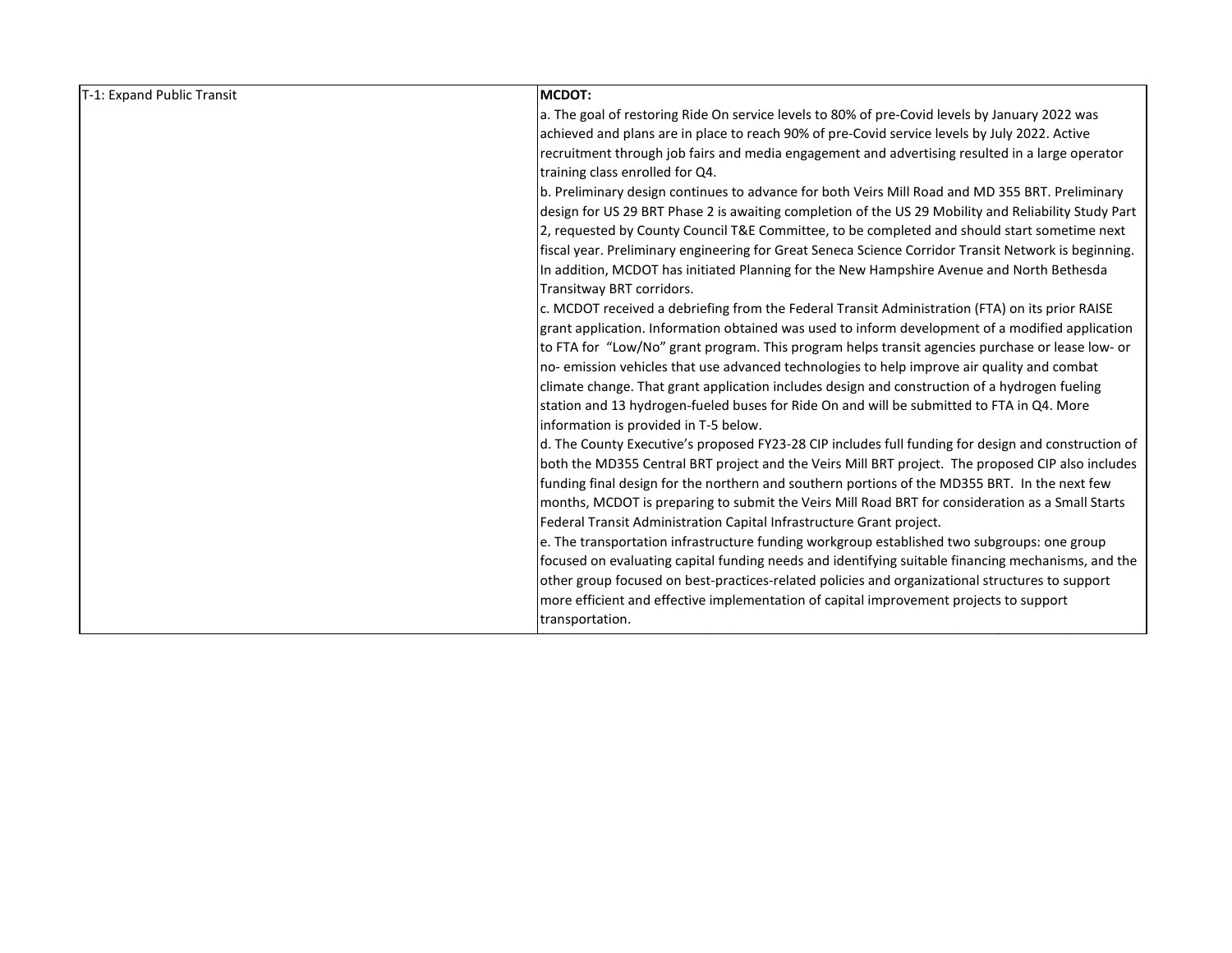| T-2: Expand Active Transportation and Micromobility Network | <b>MCDOT:</b>                                                                                      |
|-------------------------------------------------------------|----------------------------------------------------------------------------------------------------|
|                                                             | a. MCDOT advanced implementation of bikeway recommendations in the Bicycle Master Plan             |
|                                                             | through capital projects and development approvals.                                                |
|                                                             | b. MCDOT continued construction of Capital Crescent Surface Trail Phase 1 and Woodmont Cycle       |
|                                                             | Track and started construction of the Emory Lane and MD-115 Shared Use Path.                       |
|                                                             | c. MCDOT started design of Forest Glen Passageway, completed design of the Montgomery Ave Two      |
|                                                             | Way Separated Bike Lane, and completed 35% design of Amherst Avenue. MCDOT continued design        |
|                                                             | of: the Grosvenor Bicycle and Pedestrian Priority Area (BiPPA), Good Hope Road Shared Use Path,    |
|                                                             | Bradley Blvd, Capital Crescent Trail Tunnel, Dale Drive Shared Use Path, Fenton Street Bikeway,    |
|                                                             | Fenton Street Bikeway, and Forest Glen Sidewalk. Franklin Ave Sidewalk, Heritage Triangle Shared   |
|                                                             | Use Path, MacArthur Blvd Segment 3, Marinelli One Way Separated Bike Lanes, MD 355 Clarksburg      |
|                                                             | Bike Path, Seven Locks Bikeway Facility Planning Refresh, Tuckerman Lane Sidewalk/Bikeway, Veirs   |
|                                                             | Mill Road BiPPA, Washington Grove Connector.                                                       |
|                                                             | d. MCDOT completed the MD355 Crossing Project, with an underpass providing safe, efficient         |
|                                                             | crossing for pedestrians and cyclists between NIH and Naval Support Activity Bethesda/Walter Reed, |
|                                                             | and directly connecting with the Metro station. The project includes a shallow pedestrian          |
|                                                             | underpass below MD 355 (Rockville Pike) and new high-speed elevators providing additional access   |
|                                                             | to the Metro station.                                                                              |
|                                                             | e. MCDOT completed a pilot of the Grove Street Neighborhood Greenway.                              |
|                                                             | f. MCDOT continued Construction of White Flint Metro Access Improvements Phase 1. MCDOT            |
|                                                             | conducted public hearings for 3 additional sidewalk projects.                                      |
|                                                             | g. MCDOT is working with County representatives, municipalities and private e-scooter/e-bike       |
|                                                             | operators to expand service areas covered by the micromobility pilot. Micromobility services were  |
|                                                             | successfully expanded to the Germantown area in Q2.                                                |
|                                                             | h. MCDOT continues to explore funding options for placement of additional micromobility corrals in |
|                                                             | pilot areas.                                                                                       |
|                                                             | i. MCDOT continues to sponsor Learn-to-Ride bike and e-scooter training classes, which are being   |
|                                                             | well-attended. Planning is underway for 6 Bike to Work Day Pit Stops at locations around the       |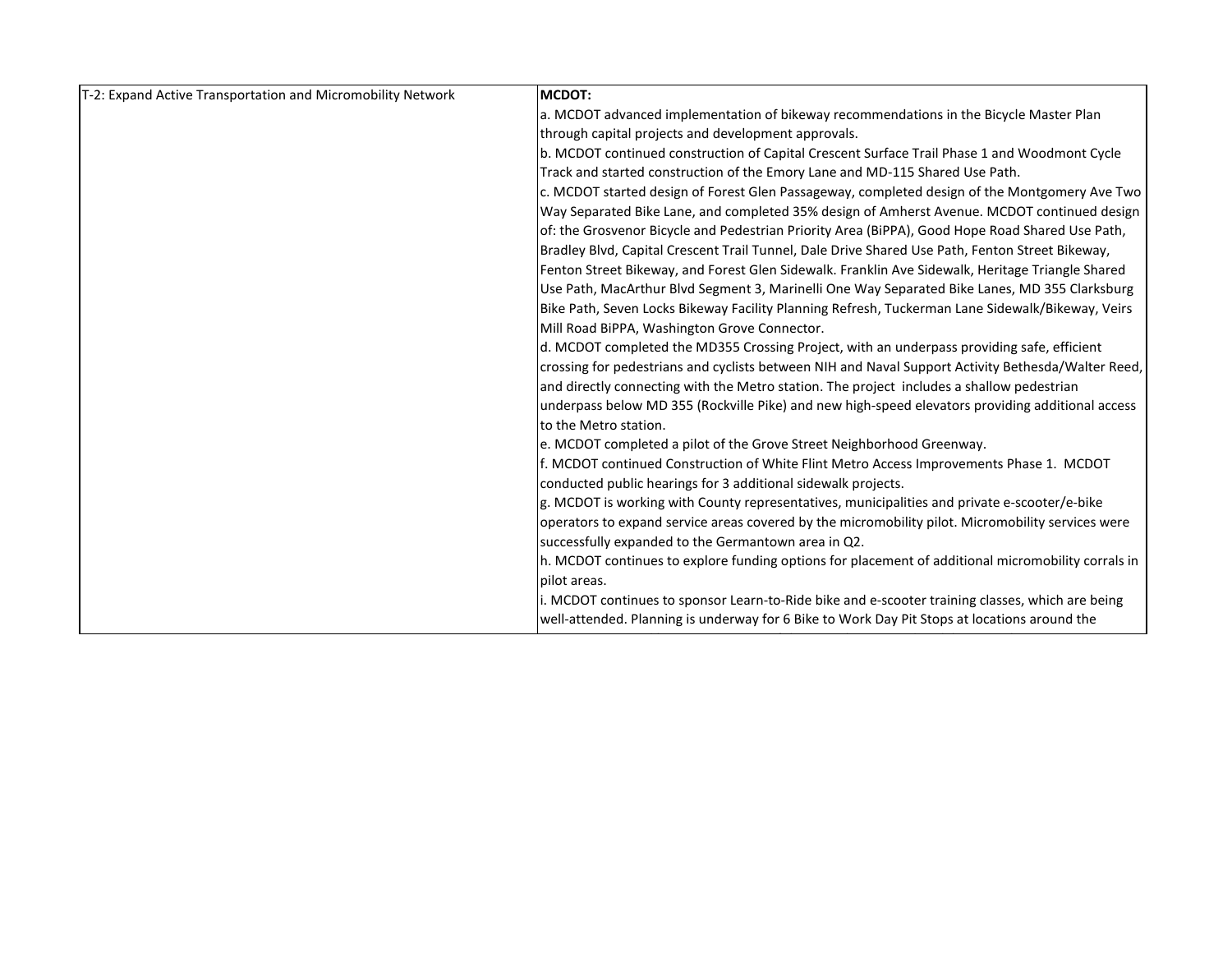| T-3: Private Vehicle Electrification Incentives and Disincentives     | DEP:<br>a. MCDOT and DEP launched the EV Purchasing Co-op Pilot and asked residents and local businesses<br>to "make the pledge" to purchase an EV for their next vehicle. With support from its contractor,<br>Electrification Coalition, the County began recruiting and training local auto dealerships to join an<br>'Electrified Dealers" network. The County will connect residents who take the pledge and opt-in                                                                                                                                                                                                                                                                                                                                                                                                                                                                                                                                                                                                                                                                                                                                        |
|-----------------------------------------------------------------------|-----------------------------------------------------------------------------------------------------------------------------------------------------------------------------------------------------------------------------------------------------------------------------------------------------------------------------------------------------------------------------------------------------------------------------------------------------------------------------------------------------------------------------------------------------------------------------------------------------------------------------------------------------------------------------------------------------------------------------------------------------------------------------------------------------------------------------------------------------------------------------------------------------------------------------------------------------------------------------------------------------------------------------------------------------------------------------------------------------------------------------------------------------------------|
|                                                                       | with dealerships.<br>b. DEP onboarded the Zero-Emissions Vehicle Senior Planning Specialist position (approved in the<br>FY22 budget) in late March 2022.<br>c. MCDOT and DEP coordinated with local partners, including EV Owners Association of DC (EVADC),<br>on the Go Electric event in March 2022, which featured demonstrations of EV models by owners.<br>The County planned additional electric vehicle showcase events in April 2022.<br><b>MCDOT:</b>                                                                                                                                                                                                                                                                                                                                                                                                                                                                                                                                                                                                                                                                                                |
|                                                                       | a. The Electric Vehicle Purchasing Coop (EVPC) pilot was launched in January 2022. Goals of the pilot<br>program include providing a robust resource for information, promoting interest in & knowledge<br>about EVs in the community, educating auto dealers to become knowledgeable resources about EVs<br>through the "Electrified Dealers" program, and getting 1,000 residents and 50 businesses in<br>Montgomery County to sign a pledge to make their next car (or fleet purchase) an EV. The pilot<br>program will run through May 2022, after which a final report will be provided by the contractor,<br>Electrification Coalition, and a determination made regarding next steps.<br>b. DEP completed the hiring process and has on-boarded the Zero Emissions Senior Planning<br>Specialist, Brian Booher, who is taking an active role in these programs.<br>c. MCDOT and DEP coordinated with Poolesville Green for participation in National Drive Electric<br>Week (NDEW), including outreach at the Poolesville Day event. An ad campaign for NDEW event ran<br>on the exteriors of Ride On Electric Buses.<br>d. See related progress in T-7. |
| T-4: Constrain Cars in Urban Areas, Limit Major New Road Construction | <b>MCDOT:</b><br>a. MCDOT removed the Mid-County Highway from the 2022 Transportation Long Range Plan,<br>Visualize 2045.<br>b. The Transportation Planning Board sponsored and reviewed the Climate Change Mitigation Study<br>(December 2021) and is developing policies and strategies for a regional consensus to be included in<br>Visualize 2045 adoption. The consensus strategy and goals may include pricing and VMT reduction<br>strategies.                                                                                                                                                                                                                                                                                                                                                                                                                                                                                                                                                                                                                                                                                                          |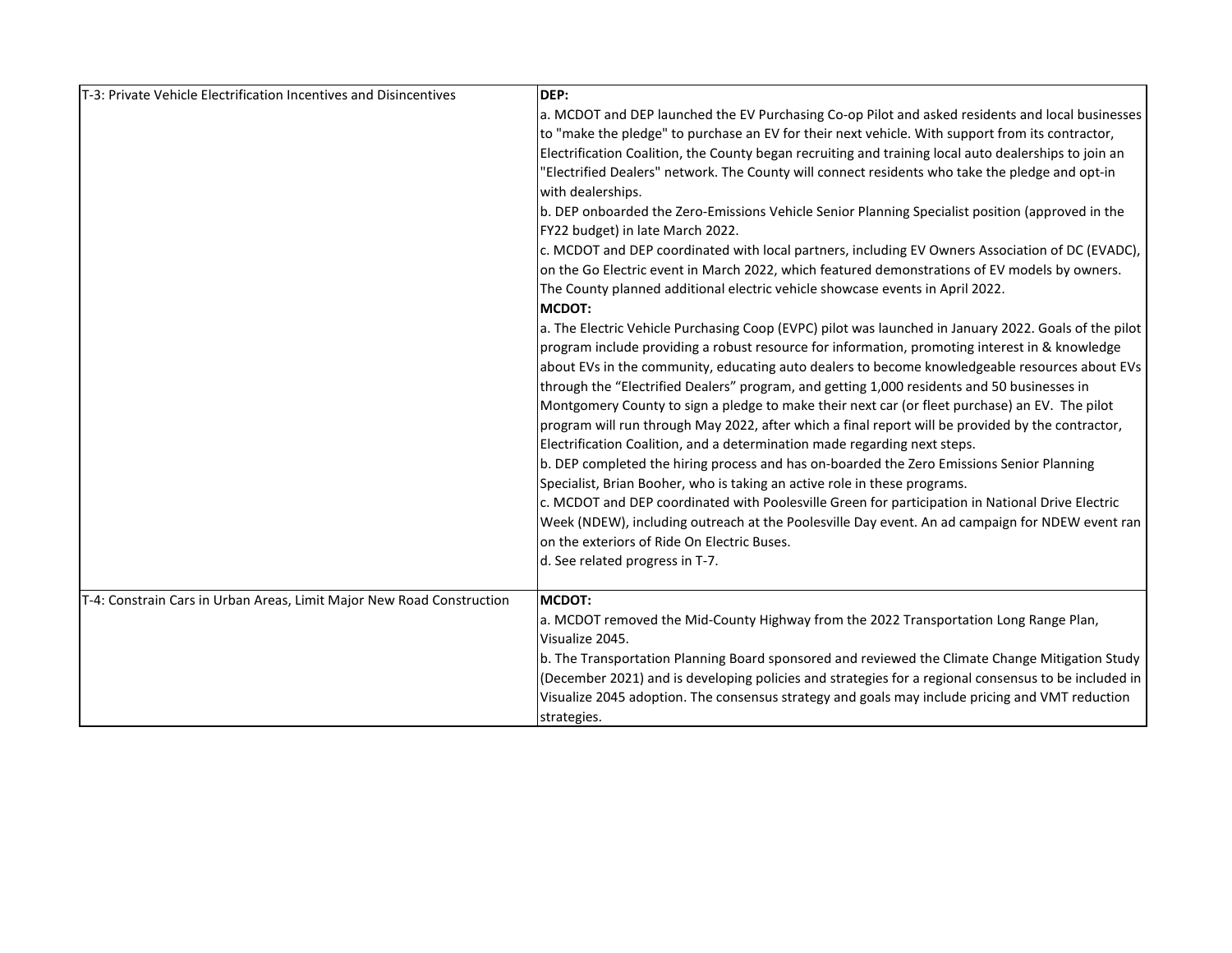| <b>IT-5: Zero Emissions Public Buses and School Buses</b> | <b>MCDOT:</b>                                                                                           |
|-----------------------------------------------------------|---------------------------------------------------------------------------------------------------------|
|                                                           | a. Through the on-going task to develop the Zero Emissions Bus (ZEB) Transition Plan, MCDOT             |
|                                                           | completed a "quick' transition plan in Q3 to include with the upcoming Low/No grant application at      |
|                                                           | the end of May (Q4). This element of the grant will be for the design and construction of a hydrogen    |
|                                                           | fuel cell station and 13 hydrogen buses for Ride On. In addition, with this task, the team will develop |
|                                                           | a first draft of the Program of Requirements (POR) for the new bus depot to be completed in Q4.         |
|                                                           | Development of the PEER analysis/model for the 2027 and 2035 ZEB overall transition plans is            |
|                                                           | ongoing. The ZEB Plan is on track to be completed by mid-2023.                                          |
|                                                           | b. MCDOT received a debriefing from FTA with feedback on its prior RAISE grant application.             |
|                                                           | Information obtained was used to inform the Low/No grant application cited in "a" above, which          |
|                                                           | includes a proposed hydrogen fueling station and 13 hydrogen-fueled buses for Ride On.                  |
|                                                           | c. MCDOT supports WMATA's goal to achieve a zero-emissions bus fleet by 2045.                           |
|                                                           | <b>MCPS:</b>                                                                                            |
|                                                           | a. As of the end of April 2022, MCPS has received 24 of the 25 buses, with one more expected in the     |
|                                                           | next two weeks.                                                                                         |
| T-6: Electrify County and Public Agencies Fleet           | DGS:                                                                                                    |
|                                                           | a. DGS's Phase I fleet transition study focused on eliminating vehicles due to underutilization,        |
|                                                           | downsizing and replacing with a smaller vehicle, and identifying County vehicles that can be            |
|                                                           | replaced with zero-emission vehicles. The Phase I study is expected to be completed in early Winter     |
|                                                           | 2022. See also G-13 below.                                                                              |
|                                                           | b. The MCPD Pilot test EV police vehicle has been received. DGS is working with the manufacturer        |
|                                                           | and equipment supplier to solve technical issues related to fitting the vehicle for police service.     |
|                                                           | <b>MCPS:</b>                                                                                            |
|                                                           | a. MCPS has begun work on transforming its fleet. Purchasing is underway to pilot 3 new vehicles;       |
|                                                           | one full electric van, and two electric-hybrid vehicles.                                                |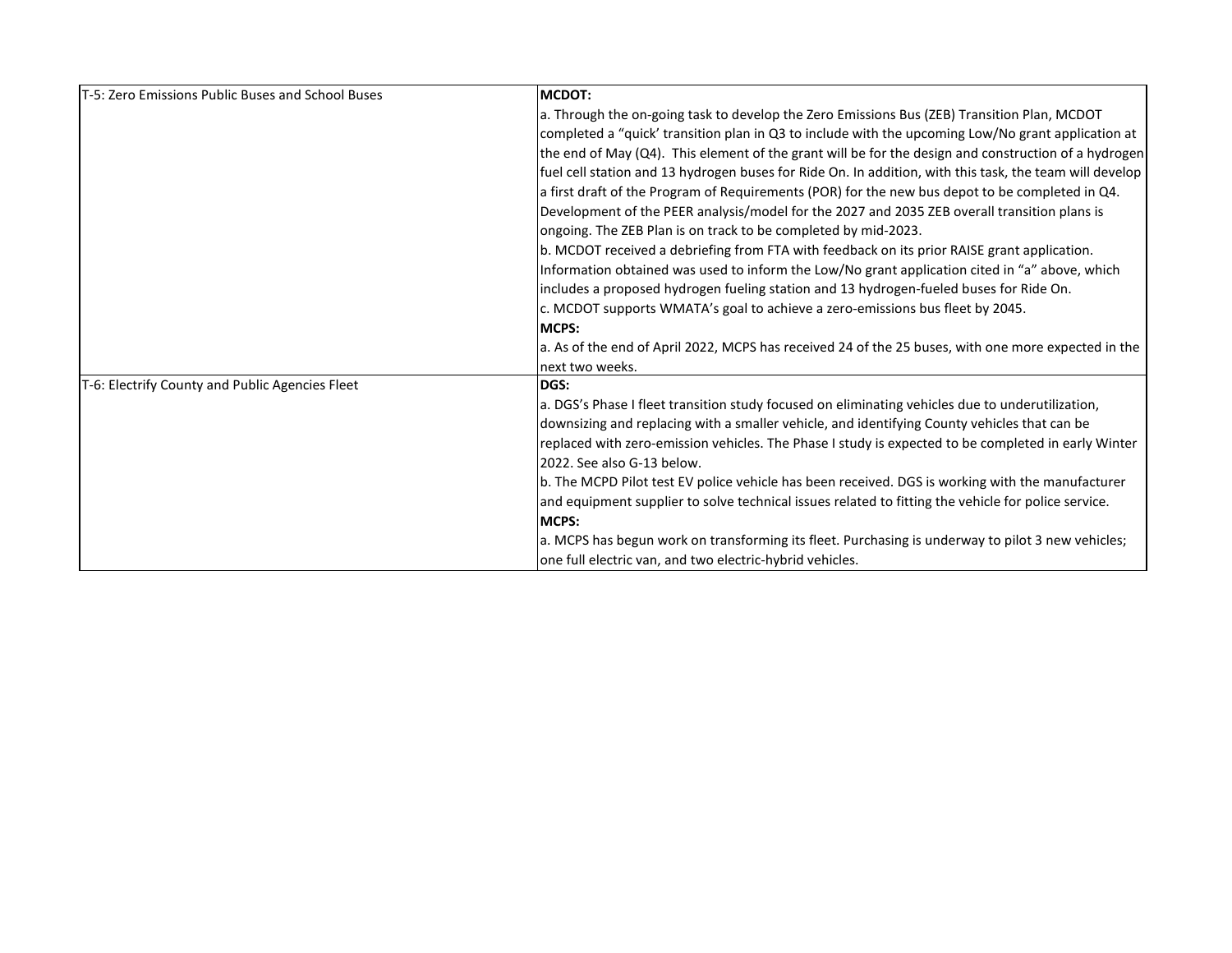| T-7: Expand the Electric Vehicle Charging Network             | DEP:                                                                                                  |
|---------------------------------------------------------------|-------------------------------------------------------------------------------------------------------|
|                                                               | a. DEP onboarded the Zero-Emissions Vehicle Senior Planning Specialist position (approved in the      |
|                                                               | FY22 budget) in late March 2022.                                                                      |
|                                                               | DGS:                                                                                                  |
|                                                               | a. DGS issued an RFP for the provision of EV charging stations on County properties to make more      |
|                                                               | charging available on County property for both County vehicles and EVs owned by the public.           |
|                                                               | Proposals have been evaluated and will progress to award and contract negations in spring 2022        |
|                                                               | with construction anticipated to begin in summer 2022.                                                |
|                                                               | b. Implementing EV charging requirements for all new projects - beyond those where it is already      |
|                                                               | required -- and as part of the public benefits list would require a zoning text amendment in order to |
|                                                               | implement.                                                                                            |
|                                                               | c. MCDOT partnered with DGS to allow charging of County EV Fleet vehicles at Parking Lot District EV  |
|                                                               | charging stations. This is especially useful in areas such as Wheaton where the new office building   |
|                                                               | houses several County agencies and fleet vehicles.                                                    |
|                                                               | DPS:                                                                                                  |
|                                                               | a. DPS is working with stakeholders to explore options for the 2021 IECC. The 2021 codes are          |
|                                                               | currently under review at the state level. Once the state publishes the 2021 codes, the County will   |
|                                                               | move to public engagement. DPS will utilize the New Buildings Institute decarbonization language      |
|                                                               | during amendment proposal. Additionally, the 2018 International Green Construction Code, which        |
|                                                               | was adopted in September 2021, will advance energy goals through enforcement on new                   |
|                                                               | construction over 5,000 square feet.                                                                  |
|                                                               | b. DPS continues to work with procurement to establish a contract with NPO, New Buildings             |
|                                                               | <b>MCDOT:</b>                                                                                         |
|                                                               | a. MCDOT finalized guidelines and Council adopted code changes to allow for homeowner-installed       |
|                                                               | vehicle charging facilities within the public right of way.                                           |
|                                                               | b. Actively planning in conjunction with DGS to add two EV charging stations to Garage 45 in          |
|                                                               | Wheaton for county employee use for fleet vehicles. MCDOT also is planning on adding two dual-        |
|                                                               | port EV charging stations to Garage 13 in Wheaton.                                                    |
| T-8: Transportation Demand Management and Telework Strategies | <b>MCDOT:</b>                                                                                         |
|                                                               | a. The MCDOT NextGen TDM regulations were advertised in the County register for public comment.       |
|                                                               | MCDOT is reviewing comments to determine any needed revisions.                                        |
|                                                               | b. Implementation of the White Oak TMD is underway.                                                   |
|                                                               | c. MCDOT is promoting the FareShare program to private sector employers and employees; County         |
|                                                               | government employees received information on available Get-In transit/vanpool subsidy programs        |
|                                                               | during Open Enrollment efforts.                                                                       |
|                                                               | d. MCDOT is continuing to provide assistance to County businesses to support telework, including      |
|                                                               | providing free consulting from national experts.                                                      |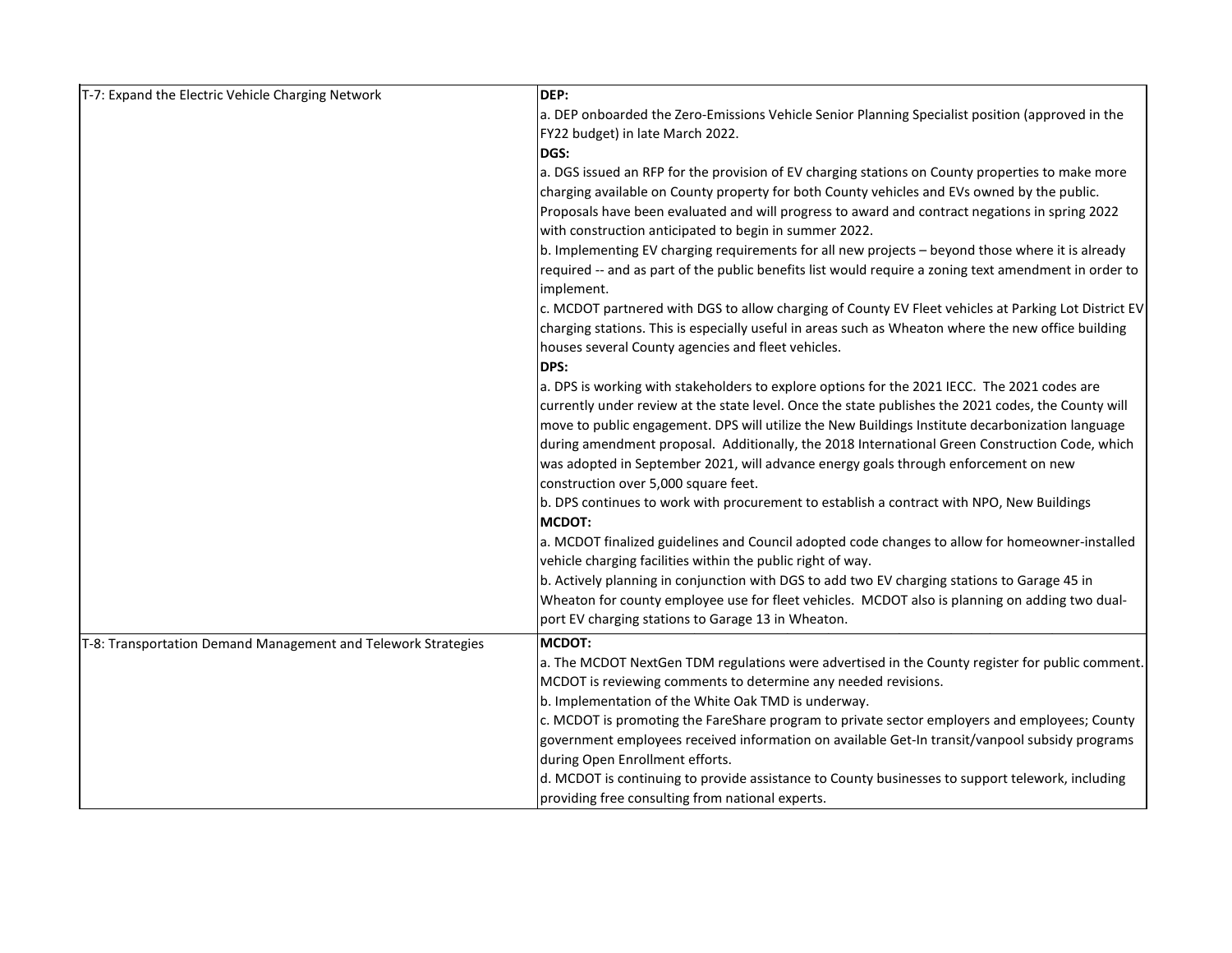| T-9: Traffic Management Systems                                     | MCDOT:                                                                                                                      |
|---------------------------------------------------------------------|-----------------------------------------------------------------------------------------------------------------------------|
|                                                                     | a. MCDOT is advancing the installation of pedestrian hybrid beacons (PHB, or HAWK's) to promote                             |
|                                                                     | pedestrian safety when crossing multilane roadways or crossing point where reduced vehicle gaps                             |
|                                                                     | and higher levels of pedestrian exposure to moving vehicle traffic exists. Additionally, MCDOT is                           |
|                                                                     | developing a policy document that provides criteria on where and under what conditions PHB's                                |
|                                                                     | should be considered.                                                                                                       |
|                                                                     | b. MCDOT continues its work/collaboration with MDOT SHA on adaptive signal control                                          |
|                                                                     | implementation on MD 108. MDOT SHA has not completed its review of the recommendations                                      |
|                                                                     | because of staffing constraints. MCDOT is encouraging additional progress from the State on this                            |
|                                                                     | action for next quarter's update.                                                                                           |
| T-10: Electric Vehicle Car Share Program for Low-Income Communities |                                                                                                                             |
| (Not in Climate Work Plan 2022)                                     |                                                                                                                             |
| T-11: Off-Road Vehicle and Equipment Electrification                | DEP:                                                                                                                        |
|                                                                     | a. Legislation to phase out the sale and use of gas-powered leaf blowers was sent to the County                             |
|                                                                     | Council on March 15, 2022.                                                                                                  |
|                                                                     | MCDOT:                                                                                                                      |
|                                                                     | a. See T-1 above for updated information on the grant efforts. However, the No-Lo grant                                     |
|                                                                     | application does not include heavy-duty off-road equipment at this point. If the grant is successful,                       |
|                                                                     | however, the hydrogen fueling facility may be able to be used for fueling of heavy duty off-road<br>vehicles in the future. |
|                                                                     | b. A total of 79 electric leaf blowers and string trimmers have been distributed to Highway Services                        |
|                                                                     | mowing and maintenance crews to replace prior gas-powered equipment. A total of 192 electrical                              |
|                                                                     | components and accessories, including backpack battery units, batteries, belts and chargers, were                           |
|                                                                     | purchased to enable this transition.                                                                                        |
| T-12: Advocate for a Vehicle Carbon/Gas Tax or VMT Tax              | <b>MCDOT:</b>                                                                                                               |
|                                                                     | a. MCDOT participated in a discussion with County representatives to State Legislature. The                                 |
|                                                                     | delegation is aware of County's interest to advance this issue in the next legislative session.                             |
| T-13: Advocate for Rail Alternative Fuels                           | MCDOT:                                                                                                                      |
|                                                                     | a. This action is not yet started.                                                                                          |
| <b>Carbon Sequestration Actions</b>                                 |                                                                                                                             |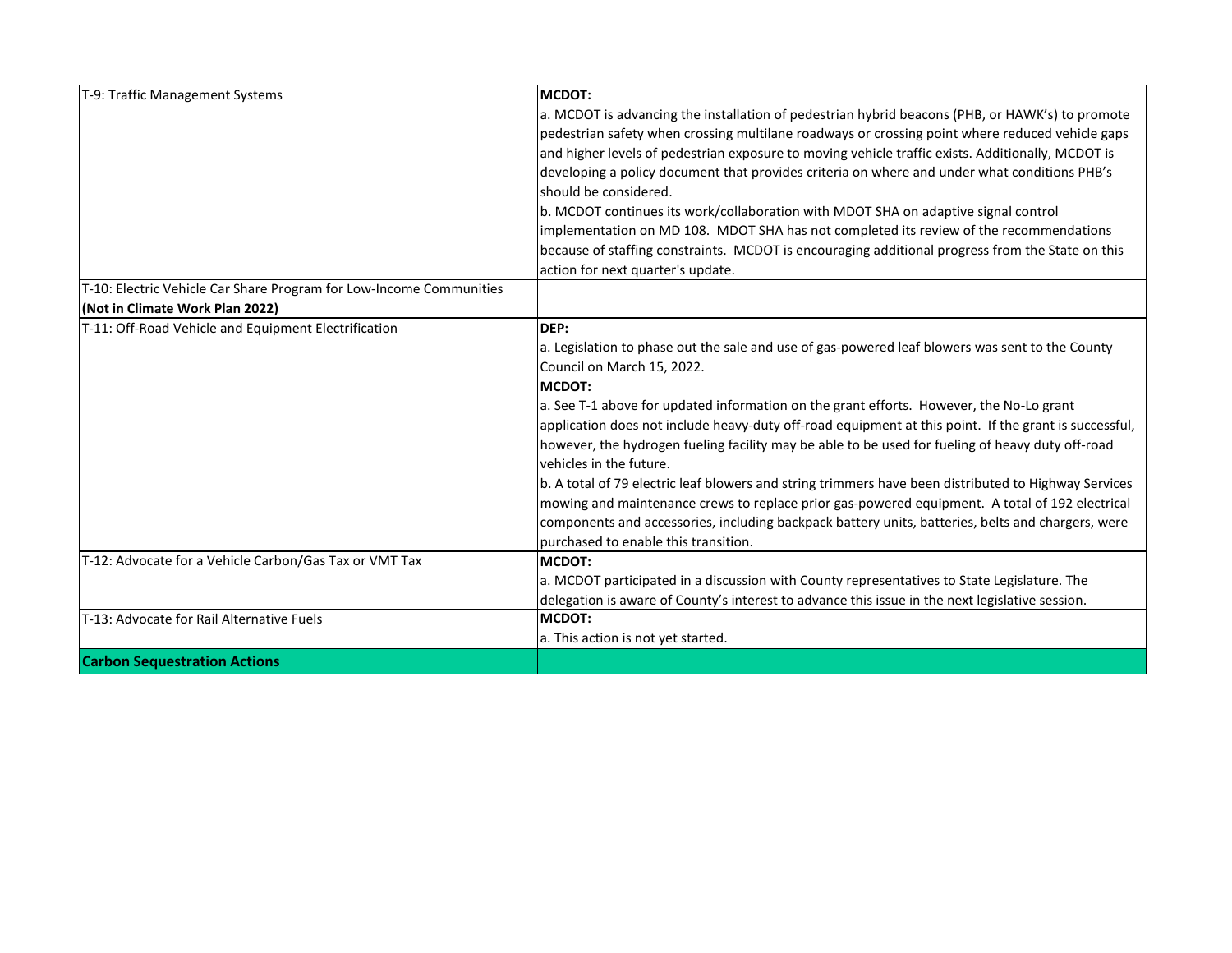| S-1: Retain and Increase Forests              | DEP:                                                                                                  |
|-----------------------------------------------|-------------------------------------------------------------------------------------------------------|
|                                               | a. DEP continues to work on new contract mechanisms with standards for tree spacing, densities,       |
|                                               | and aftercare for all tree and shrub plantings in DEP projects.                                       |
|                                               | <b>M-NCPPC - Parks:</b>                                                                               |
|                                               | a. M-NCPPC acquired 472.78-acres of property. This land acquisition will create the new Broad Run     |
|                                               | Conservation Park. Public ownership of this property will ensure long-term preservation and           |
|                                               | conservation of land that includes: 325 acres of forest, significant areas of contiguous forest and   |
|                                               | forest interior habitat, and 1.5 miles of Broad Run mainstream and headwater tributaries.             |
|                                               | M-NCPPC - Planning:                                                                                   |
|                                               | a. Montgomery Planning staff introduced an amendment to strengthen the Forest Conservation Law        |
|                                               | in April, 2022. The Montgomery County Planning Board approved the draft with minor changes, and       |
|                                               | it will be transmitted to the County Council for introduction in May 2022. The bill would increase    |
|                                               | forest planting and forest conservation requirements for projects subject to the Montgomery           |
|                                               | County Forest Conservation Law.                                                                       |
| S-2: Retain and Increase Tree Canopy          | DEP:                                                                                                  |
|                                               | a. The new program manager for the Tree Montgomery program stepped into the position smoothly         |
|                                               | and is making significant contributions to both the FY22 and FY23 planting seasons.                   |
|                                               | b. DEP applied for a grant through the CBT to install a minimum of 250 trees in urban frontline       |
|                                               | communities.                                                                                          |
|                                               | c. Met with two strong candidates for developing micro-forests at congregations. Next steps include   |
|                                               | developing planting plans and acquiring funding.                                                      |
|                                               | d. DEP submitted two grants through the FY22 Omnibus Appropriations bill and has received             |
|                                               | advance notice that both will be awarded. These grants will include \$1.5 miillion for tree planting  |
|                                               | and green infrastructure with a focus on underrepresented communities.                                |
|                                               | <b>MCDOT:</b>                                                                                         |
|                                               | a. MCDOT planted approximately 500 trees in the right-of-way in Q3, with a total of 1,672 plantings   |
|                                               | completed in Q1-Q3 of FY22.                                                                           |
|                                               | b. The County Executive transmitted the proposed Operating Budget to Council with a                   |
|                                               | recommendation to increase funding for stump removal and tree planting. Stump removal is              |
|                                               | necessary to create space for tree canopy replacement in established urban areas.                     |
| S-3: Restore and Enhance Meadows and Wetlands | <b>M-NCPPC - Parks:</b>                                                                               |
| (Not in Climate Work Plan 2022)               | a. Final plantings were installed for Ken-Gar Palisades Local Park wetland creation and enhancement   |
|                                               | project. Work began September 2019 on execution of a Wetland Mitigation Project at the Ken Gar        |
|                                               | Palisades park to mitigate for wetland impacts incurred through construction of the Purple Line light |
|                                               | rail transit project connecting Prince George's and Montgomery Counties in Maryland. Project          |
|                                               | improvements included removal of invasive species within the existing wetlands, expansion of          |
|                                               | wetland areas, and replanting of native wetland plant species.                                        |
|                                               |                                                                                                       |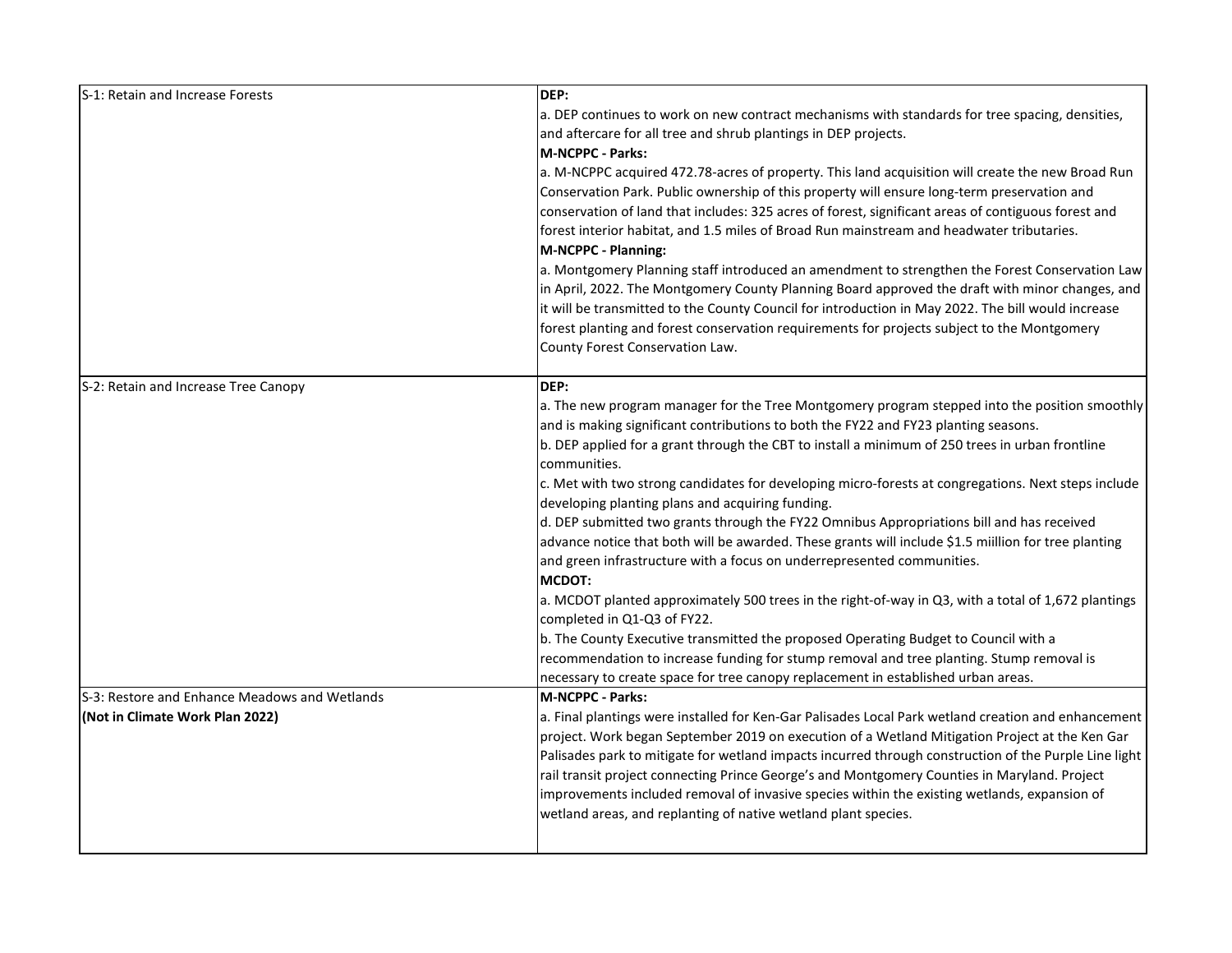| S-4: Regenerative Agriculture                                                       | <b>M-NCPPC - Parks:</b>                                                                                  |
|-------------------------------------------------------------------------------------|----------------------------------------------------------------------------------------------------------|
|                                                                                     | a. M-NCPPC maintains agricultural leases on parkland for farming. These agricultural leases include      |
|                                                                                     | requirements for nutrient management, soil conservation, and use of cover crops.                         |
|                                                                                     | OAG:                                                                                                     |
|                                                                                     | a. OAG spoke with farmers about practices that will reduce GHG emissions and spoke with                  |
|                                                                                     | agricultural marketing professionals from MD and VA about what Montgomery County farmers are             |
|                                                                                     | doing.                                                                                                   |
| S-5: Restore Soil Fertility, Microbial Activity, and Moisture-Holding Capacity DEP: |                                                                                                          |
|                                                                                     | a. The commercial food scraps recycling partnership program now includes 32 partners. In the 3rd         |
|                                                                                     | Quarter, 71.64 tons of food scraps were recycled. Work was completed to identify commercial food         |
|                                                                                     | scraps generators impacted by MD Bill 264, which requires food scraps recycling under specific           |
|                                                                                     | circumstances. Staff is reaching out to the approximately 1,600 commercial food scraps generators        |
|                                                                                     | it believes may potentially subject to MD Bill 264, to conduct surveys to estimate the amount of         |
|                                                                                     | food scraps generated, educate them about the partnership program and offer participation.               |
|                                                                                     | b. DEP launched a single-family curbside pilot recycling collection of food scraps in portions of Silver |
|                                                                                     | Spring and Potomac. Key program data and feedback from participants is being collected to inform         |
|                                                                                     | future pilot expansion and ultimately for countywide curbside recycling collection.                      |
|                                                                                     | c. DEP continues outreach on the benefits of grasscycling and composting through distribution of         |
|                                                                                     | updated information on the website, via brochures, tip sheets and social media postings.                 |
|                                                                                     | d. DEP launched its project to test and evaluation the effectiveness of two models of rodent-proof       |
|                                                                                     | compost bins for food scraps composting in backyards, and continues to conduct workshops and             |
|                                                                                     | webinars for participants of the project to test and evaluate use of rodentproof compost bins, as        |
|                                                                                     | well as for yard trim composting.                                                                        |
|                                                                                     | e. DEP continues to provide compost bins to residents either directly or via 18 partner distribution     |
|                                                                                     | locations, to encourage managing of yard trim and food scraps at the source and create compost for       |
|                                                                                     | use to improve soil health.                                                                              |
|                                                                                     | OAG:                                                                                                     |
|                                                                                     | a. OAG worked with the Compost Crew on Compost Outposts to increase the amount of food scrap             |
|                                                                                     | composting taking place in the County taking advantage of ZTA 20-04.                                     |
| S-6: Whole-System Carbon Management and Planning                                    | DEP:                                                                                                     |
|                                                                                     | a. Received a commitment from the World Resources Institute to incorporate 2018 data related to          |
|                                                                                     | trees and forests into the GHG inventory, adding to 2005 and 2015 existing data.                         |
|                                                                                     | b. Applied for and secured technical assistance from the Urban Sustainability Directors Network's        |
|                                                                                     | Nature Based Climate Solutions initiative to help the County identify and prioritize cross-cutting       |
|                                                                                     | Nature Based Climate Solutions and conduct a gap analysis to identify a decision support and             |
|                                                                                     | measurement tool.                                                                                        |
| <b>Climate Adaption Actions</b>                                                     |                                                                                                          |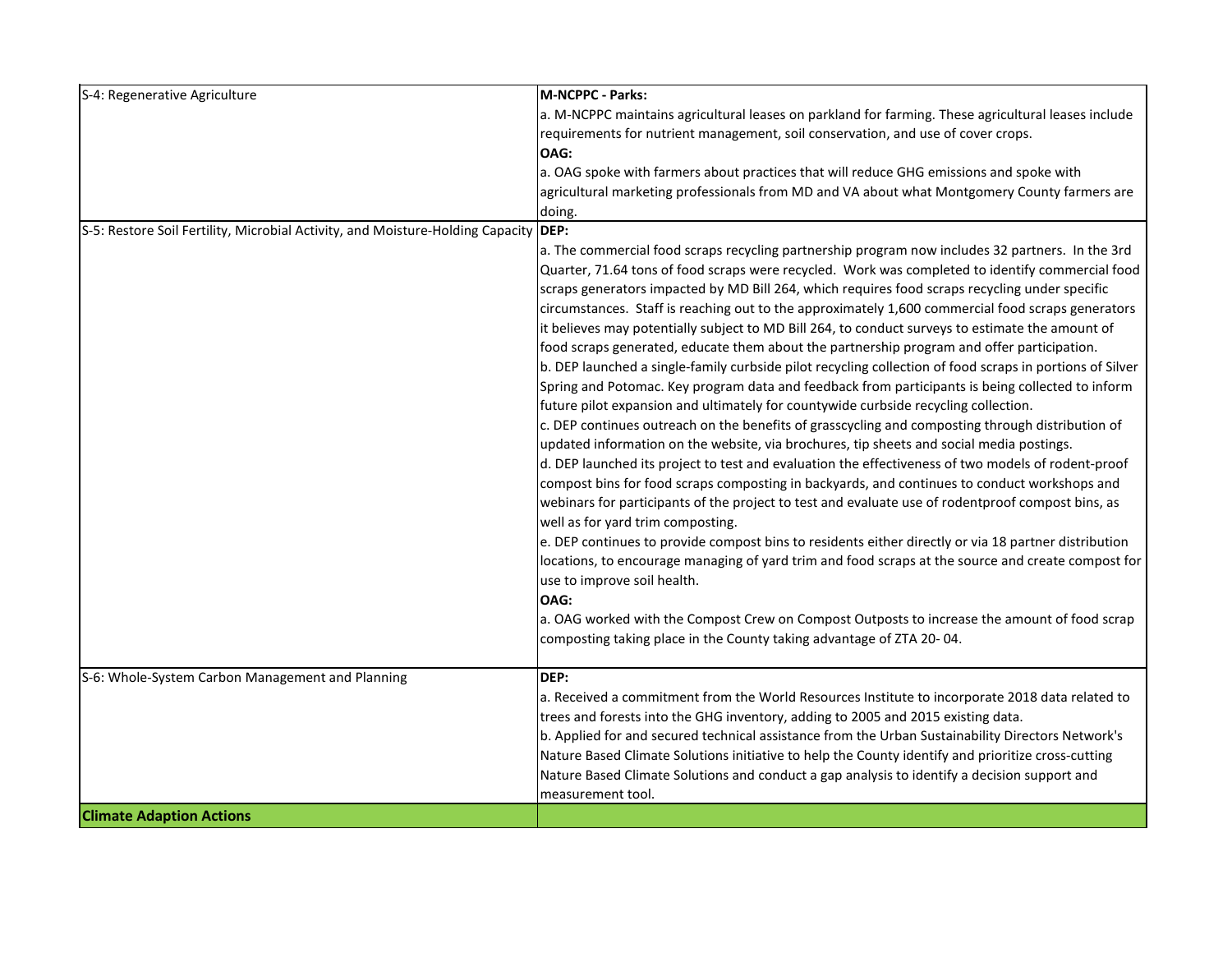| A-1: Water Infrastructure Resilience                         | <b>WSSC:</b>                                                                                        |
|--------------------------------------------------------------|-----------------------------------------------------------------------------------------------------|
|                                                              | a. WSSC completed these efforts in June 2021. The WSSC climate change guidelines are being          |
|                                                              | incorproated into Engineering and Construction design guidelines.                                   |
| A-2: Repair and Enhancement of Stormwater Conveyance Systems | <b>MCDOT:</b>                                                                                       |
|                                                              | a. MCDOT started construction for the Hidden Valley Culvert.                                        |
|                                                              | b. MCDOT completed construction of the Clarksburg Road Culvert.                                     |
|                                                              | c. MCDOT started design of Crabbs Branch Culvert, Peach Leaf Court Culvert, and Crystal Rock Drive  |
|                                                              | Culvert, and completed design of the Pooks Hill Road Culvert Rehabilitation.                        |
|                                                              | d. MCDOT completed construction of Blunt Road South Culvert and the Turkey Branch Parkway           |
|                                                              | Culvert Replacement.                                                                                |
|                                                              | e. MCDOT conducted maintenance of storm culverts and ditches countywide. Completed a Flood          |
|                                                              | Plain Study for the Clarksburg Road Culvert and initiated Flood Plain Studies for the Wightman Road |
|                                                              | Culvert and for the Tucker Lane Culvert.                                                            |
|                                                              | f. Progress on other actions includes:                                                              |
|                                                              | • MCDOT pursued funding and started design for the Amaranth Drive Culvert.                          |
|                                                              | • MCDOT started construction on the Armat Drive culvert.                                            |
|                                                              | • MCDOT participated in regular Flooding Task Force meetings.                                       |
|                                                              | • MCDOT supported DEP on defining the scope for a task to develop a strategy to address flooding    |
|                                                              | county-wide.                                                                                        |
|                                                              | • MCDOT completed a flood study of the 9/1/22 storm for the Twinbrook/Rockcrest Watershed.          |
|                                                              | • MCDOT began a Riverfalls drainage study.                                                          |
|                                                              | M-NCPPC - Parks:                                                                                    |
|                                                              | a. Ongoing coordination with MCDOT has resulted in a program to address failing stormdrain          |
|                                                              | outfalls and associated downstream channels on parkland. The collaboration continues to             |
|                                                              | implement projects that not only address the aging infrastructure, but also protects eroding banks  |
|                                                              | and promotes velocity dissipation and infiltration before the drainage channel reaches a perennial  |
|                                                              | stream.                                                                                             |
| A-3: Temperature Monitoring and Alerts                       | OEMHS:                                                                                              |
|                                                              | a. The County's application for the NOAA urban heat mapping grant was approved. Meetings with       |
|                                                              | OEMHS, DEP, and NOAA have begun and we are soliciting volunteers to assist with the project. The    |
|                                                              | heat mapping event is tentatively scheduled in August, we will need a hot and dry day. More         |
|                                                              | information available in the County's Press Release:                                                |
|                                                              | https://www2.montgomerycountymd.gov/mcgportalapps/Press_Detail.aspx?Item_ID=40448                   |
|                                                              | b. OEMHS and OPI continue to promote and encourage Alert Montgomery registrations                   |
|                                                              | c. The Spring 2022 update of the Extreme Temperature Plan is in progress with completion            |
|                                                              | scheduled for May.                                                                                  |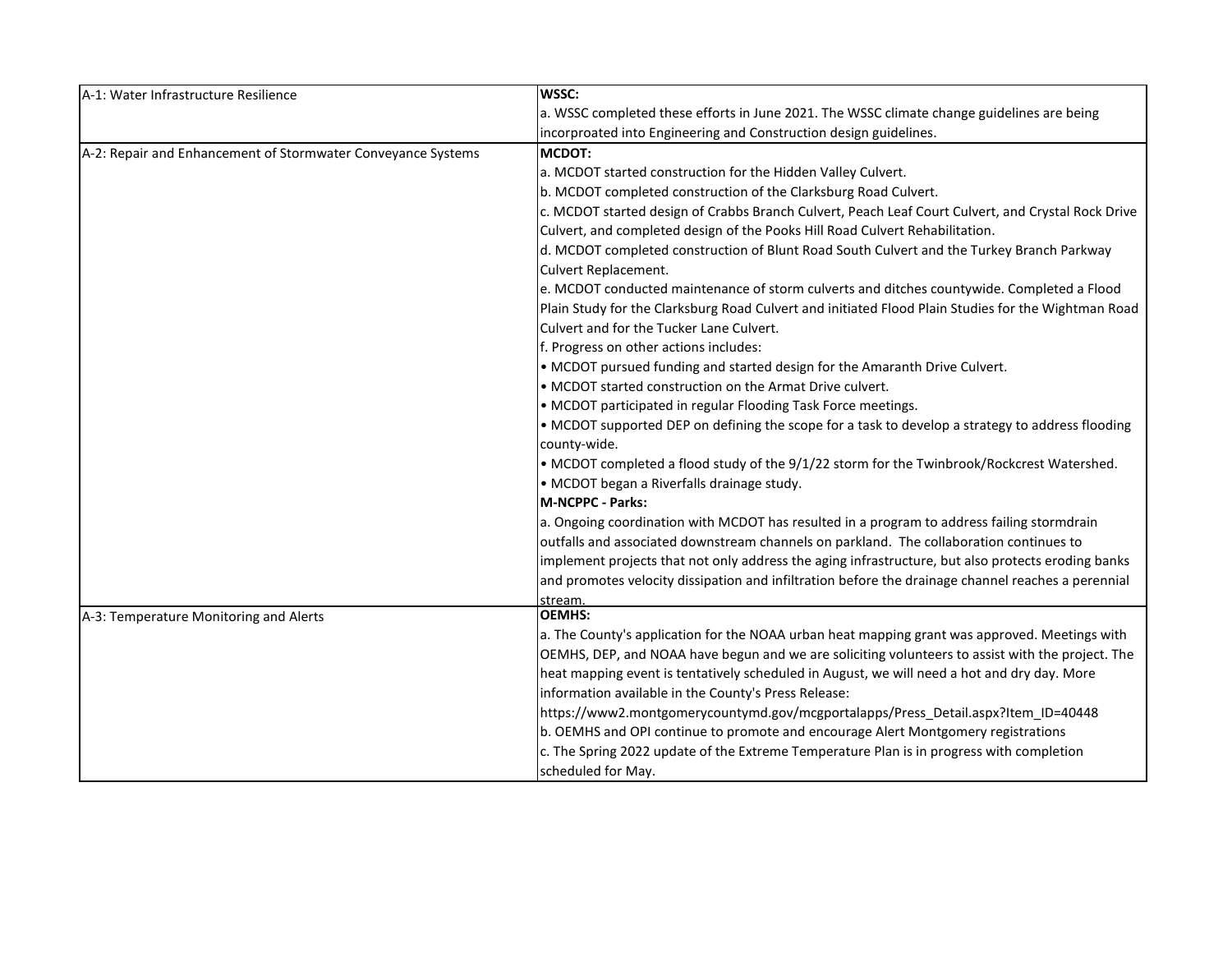| A-4: Extreme Weather Energy Efficiency Building Code                                 | DPS:<br>a. Currently no codes directly correlate to resiliency but the increased efficiency in the 2021 IECC<br>puts Montgomery County on a path to better extreme weather resiliency through envelope, onsite<br>solar, and potential onsite storage. The 2018 International Green Construction Code, adopted in<br>September 2021, also enforces increased efficiencies and onsite generation.                                                                                                                                                                                                                                                                                                                                                                                                                                                                                                                                                                                                                                                                 |
|--------------------------------------------------------------------------------------|------------------------------------------------------------------------------------------------------------------------------------------------------------------------------------------------------------------------------------------------------------------------------------------------------------------------------------------------------------------------------------------------------------------------------------------------------------------------------------------------------------------------------------------------------------------------------------------------------------------------------------------------------------------------------------------------------------------------------------------------------------------------------------------------------------------------------------------------------------------------------------------------------------------------------------------------------------------------------------------------------------------------------------------------------------------|
| A-5: Climate-Adapted Housing Incentives/Subsidies<br>(Not in Climate Work Plan 2022) |                                                                                                                                                                                                                                                                                                                                                                                                                                                                                                                                                                                                                                                                                                                                                                                                                                                                                                                                                                                                                                                                  |
| A-6: Green/Cool/PV Roof and Pavement Code                                            | DPS:<br>a. The 2018 International Green Construction Code was adopted in September 2021.<br>b. DPS is exploring specific amendments to the 2021 codes to require solar reflective index (SRI)<br>requirements for roofing materials.                                                                                                                                                                                                                                                                                                                                                                                                                                                                                                                                                                                                                                                                                                                                                                                                                             |
| A-7: Green Public Spaces                                                             | DEP:<br>a. DEP is in the process of identifying projects to fulfill future Municipal Separate Storm Sewer<br>System (MS4) permit requirements and it anticipates that Green Streets projects will be part of that<br>portfolio.                                                                                                                                                                                                                                                                                                                                                                                                                                                                                                                                                                                                                                                                                                                                                                                                                                  |
| A-8: Harden Emergency Shelters and Install Resilience Hubs                           | DGS:<br>a. The Scotland Recreation Center Resilience Hub has completed design and construction phases<br>and is anticipated to be operational in summer 2022. See also E-4 above.                                                                                                                                                                                                                                                                                                                                                                                                                                                                                                                                                                                                                                                                                                                                                                                                                                                                                |
| A-9: Mold Protection and Remediation                                                 |                                                                                                                                                                                                                                                                                                                                                                                                                                                                                                                                                                                                                                                                                                                                                                                                                                                                                                                                                                                                                                                                  |
| (Not in Climate Work Plan 2022)                                                      |                                                                                                                                                                                                                                                                                                                                                                                                                                                                                                                                                                                                                                                                                                                                                                                                                                                                                                                                                                                                                                                                  |
| A-10: Green Infrastructure                                                           | DEP:<br>a. DEP hired the new Tree Montgomery Program Manager approved in the FY22 budget. The new<br>employee started in January 2022, and this will allow the program to expand planting in FY23 to<br>3000 trees.<br>b. In the last year, DEP completed restorative work on four stormwater management ponds (Briar<br>Acres, Persimmon Tree, Peachwood and Quail Valley).<br>c. DEP presently has Glenmont Forest Green Streets in construction.<br>d. DEP currently has nine stormwater management Pond Retrofit projects in design (Airpark,<br>Watkins Mill, Germantown Park, Clearspring Manor, Plum Gar, Longmead Crossing, Williamsburg<br>Village, Norbeck Manor and Leisure World) and three Stream Restoration projects (Grosvenor<br>Stream, Old Farm Creek and Germantown Park Stream).<br>M-NCPPC - Parks:<br>a. Parks has completed 2 of the 4 original stream restorations identified for the County's MS4<br>permit. DEP and Parks have signed an MOU to expand this work to include an addiional 4 stream<br>restoration and outfall projects |
| A-11: Climate-Adapted Development Standards                                          | DPS:<br>a. DPS is in communications with neighboring jurisdictions, the state energy administration, and<br>multiple national organizations to better align with holistic goals and utilize national expertise.                                                                                                                                                                                                                                                                                                                                                                                                                                                                                                                                                                                                                                                                                                                                                                                                                                                  |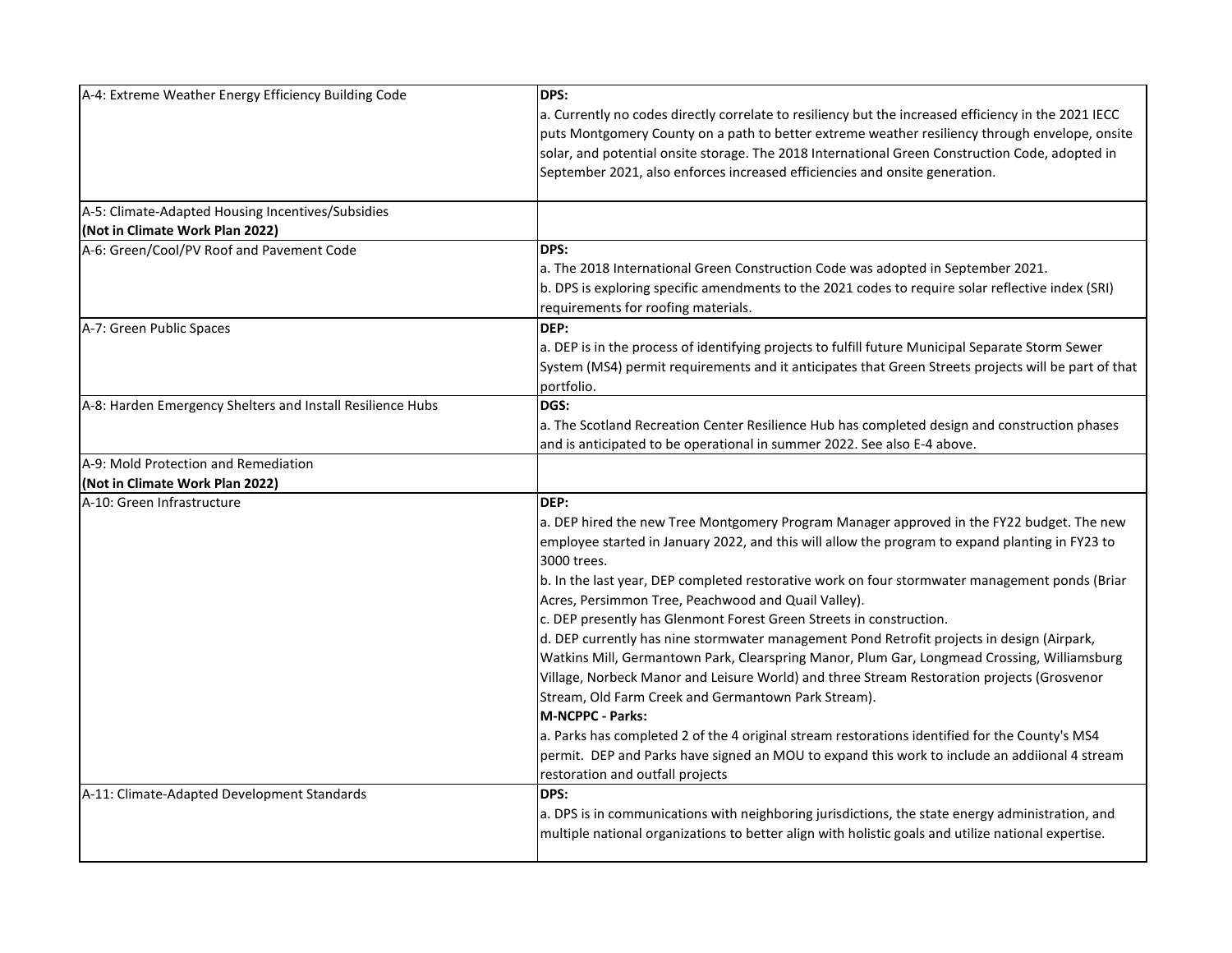| A-12: Stormwater Retention Credit Trading           |                                                                                                                                                                                                                                                                                                                                                                                                                                                                                                                                     |
|-----------------------------------------------------|-------------------------------------------------------------------------------------------------------------------------------------------------------------------------------------------------------------------------------------------------------------------------------------------------------------------------------------------------------------------------------------------------------------------------------------------------------------------------------------------------------------------------------------|
| (Not in Climate Work Plan 2022)                     |                                                                                                                                                                                                                                                                                                                                                                                                                                                                                                                                     |
| A-13: Ban Stormwater Management Requirement Waivers | <b>IDPS:</b>                                                                                                                                                                                                                                                                                                                                                                                                                                                                                                                        |
|                                                     | a. The timeframe for updates to FEMA's Flood Insurance Rate Maps (FIRM) has been delayed. DPS<br>is working with FEMA to ascertain an updated timeline for community outreach and the ability for<br>residents to easily view flood maps online. b. DPS participated in the kick off meeting with Jacobs, a<br>consultant that is working with the Flooding Taskforce to comprehensively address flood prevention<br>and mitigation in Montgomery County. These meetings are ongoing and include many other County<br>stakeholders. |
| A-14: Update Floodplain Maps                        | <b>IDPS:</b><br>a. DPS is cooperating with FEMA who is the lead agency in updating the Flood Insurance Rate Maps.<br>DPS routinely updates GIS layers as new floodplains at the local level are mapped as part of its<br>floodplain study reviews.<br>b. A draft scope of work has been prepared for the development of a comprehensive strategy to<br>address flooding in the County. Contributors to this included DEP, DOT, DPS, and OEMHS. Contract<br>vehicles to undertake this work are being assessed.                      |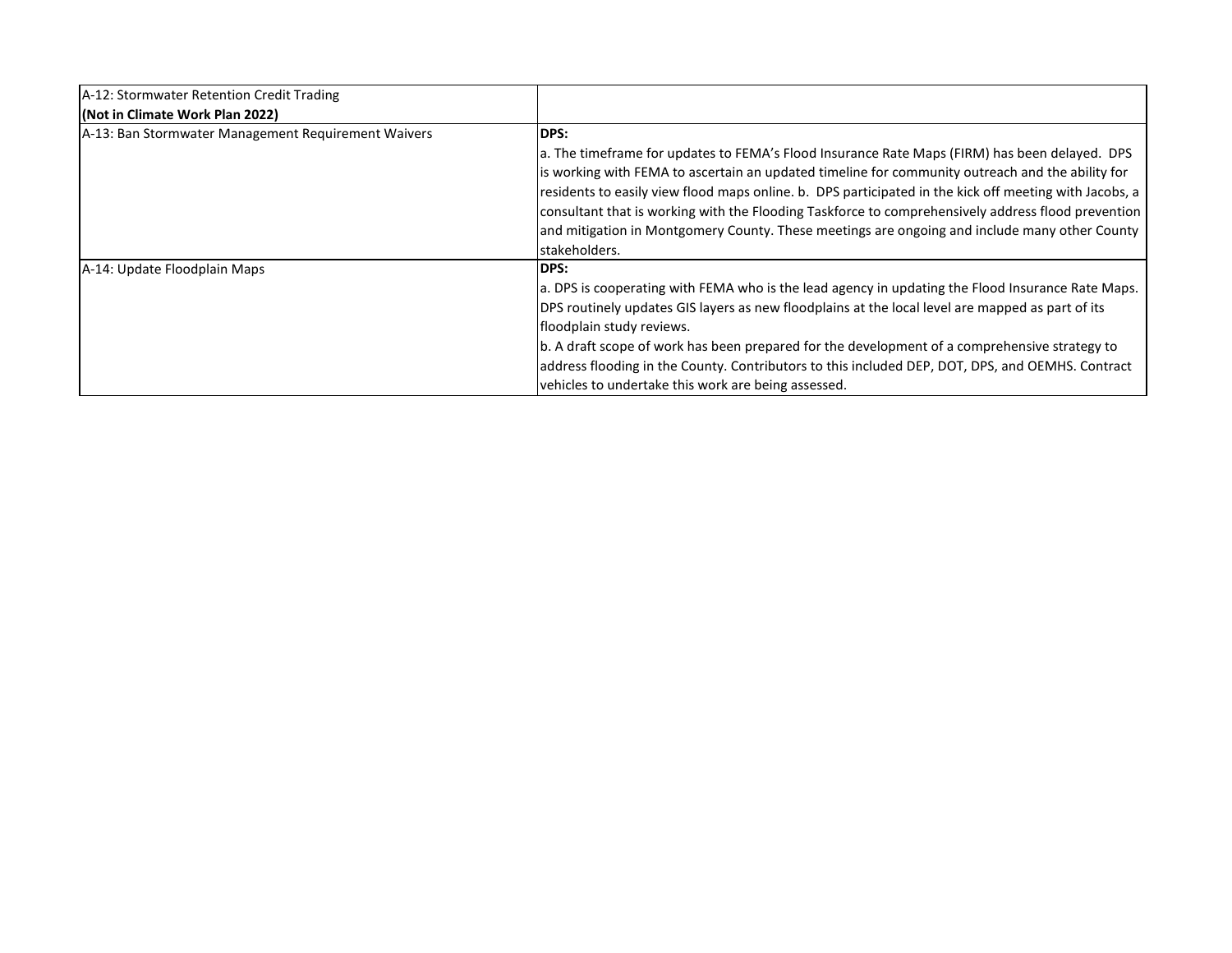| A-15: Water Supply Protection              | DEP:                                                                                                   |
|--------------------------------------------|--------------------------------------------------------------------------------------------------------|
|                                            | a. DEP is targeting future stormwater management pond retrofit and environmental site design           |
|                                            | (ESD) projects in areas with no current or inadequate stormwater management. A site suitability        |
|                                            | model and maps have been developed to identify these areas for future investment.                      |
|                                            | b. DEP is continuing to successfully inspect and maintain over 20,000 stormwater management            |
|                                            | facilities in the County.                                                                              |
|                                            | c. DEP held a press event December 7, 2022, with the County Executive, DOT and WSSC                    |
|                                            | representatives to highlight the need to manage the use of salt to melt snow and ice. Monitoring       |
|                                            | data has shown increase impacts to drink water and biotic communities in streams from salt use.        |
|                                            | DEP is also working with a state delegate and OIR on state legislation that would provide voluntary    |
|                                            | certified applicator training for salt applicators and limited liability legislation.                  |
|                                            | d. Please also see A-10.                                                                               |
|                                            | <b>M-NCPPC - Parks:</b>                                                                                |
|                                            | a. Stoneybrook Tributary to Rock Creek stream restoration is complete. Design and permitting           |
|                                            | continue to progress for Clearspring and Glenallen stream restorations.                                |
|                                            | b. Montgomery Parks' FY22 Outfall Restoration Program underway with 5 of the 12 projects               |
|                                            | complete.                                                                                              |
|                                            | M-NCPPC - Planning:                                                                                    |
|                                            | a. Montgomery Planning is working on ensuring adequate implementation of the 10 Mile Creek             |
|                                            | Special Protection Area. The Montgomery County Planning Board approved an update of the                |
|                                            | Environmental Guidelines for Environmental Management of Development in Montgomery County              |
|                                            | to include a new chapter that covers environmental requirements for development in the Ten Mile        |
|                                            | Creek watershed, including requirements specific to implementing the 10 Mile Creek Special             |
|                                            | Protection Area. Montgomery Planning is continuing to apply these Guidelines and requirements to       |
|                                            | all development review in the Ten Mile Creek watershed.                                                |
|                                            | b. The Planning Board approved the Creekside at Cabin Branch and Ashford Woods Preliminary and         |
|                                            | Site Plan applications. Planning staff coordinated with WSSC staff that monitor the Little Seneca Lake |
|                                            | as part of their reviews. These applications required a Stream and Wetland Restoration Plan as         |
| A-16: Flood Rescue Resources               | <b>OEMHS:</b>                                                                                          |
|                                            | a. The Sensors OEMHS has received in agreement with the US Department of Homeland Security are         |
|                                            | currently being installed. Expected completion of installation is the month of May.                    |
| A-17: On-Site Water Reuse                  | DPS:                                                                                                   |
|                                            | a. DPS plans to explore county legislation to enforce water conservation as a method of energy         |
|                                            | conservation.                                                                                          |
| A-18: Expanded Community Gardens           | M-NCPPC - Parks:                                                                                       |
|                                            | a. The new Edgewood Community Garden is set to open in Spring of 2023.                                 |
| A-19: Advocacy for Off-River Water Storage |                                                                                                        |
| (Not in Climate Work Plan 2022)            |                                                                                                        |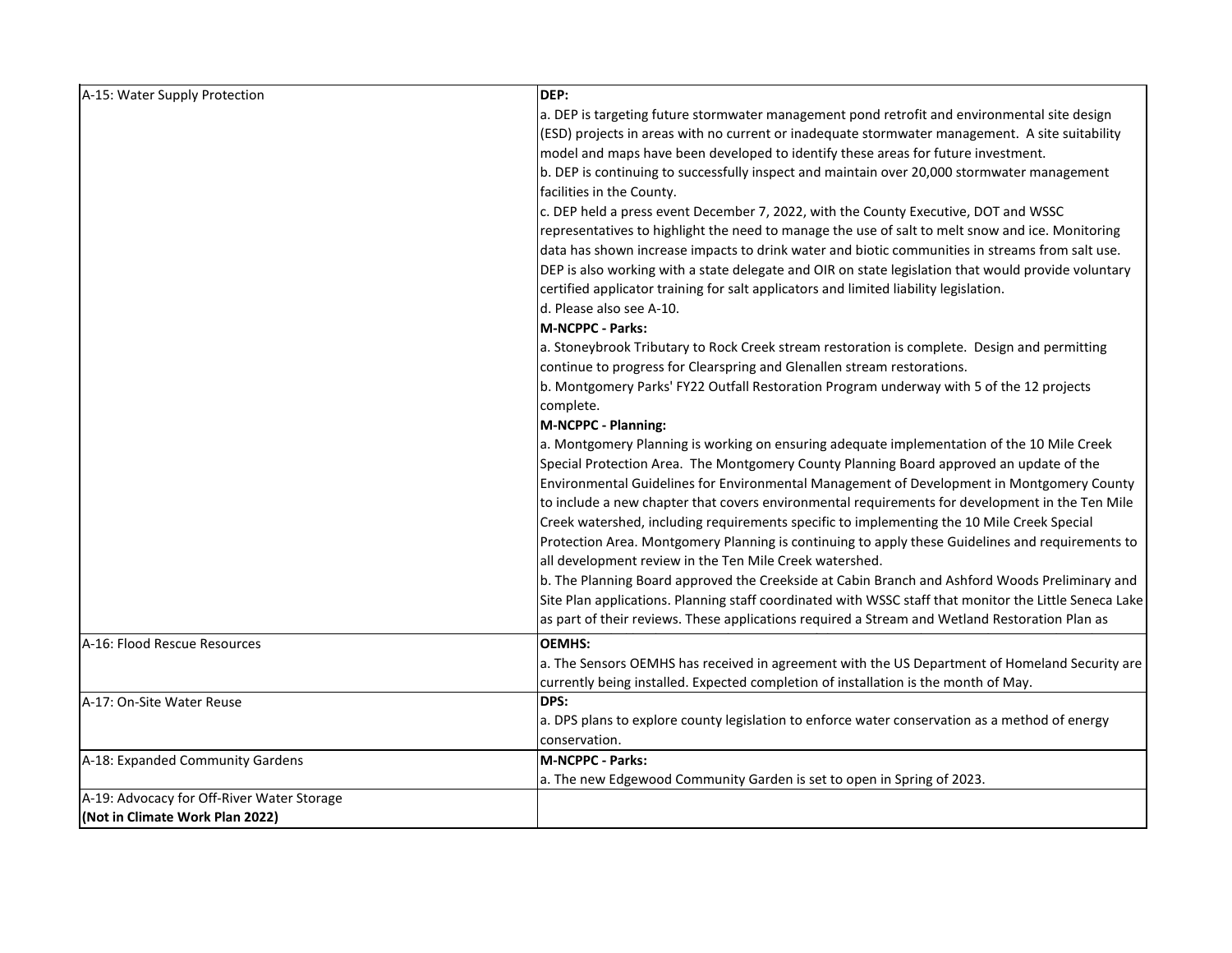| A-20: Study Potential for Buildings in the County to Flood and Possible | <b>OEMHS:</b>                                                                                      |
|-------------------------------------------------------------------------|----------------------------------------------------------------------------------------------------|
| Remedies                                                                | a. A Task Order Proposal Request (TOPR) has been submitted to solicit proposals for the Hazard     |
|                                                                         | Mitigation Plan update.                                                                            |
|                                                                         | b. OEMHS interviewed candidates for the Hydrologist position in April. Hiring process is underway. |
| <b>Climate Governance Actions</b>                                       |                                                                                                    |
| G-1: Build Awareness among All Montgomery County Government Staff       | CEX:                                                                                               |
| about Climate Change                                                    | a. OHR and CEX drafted information about the County's climate initiatives for inclusion at new     |
|                                                                         | employee orientation sessions.                                                                     |
|                                                                         | b. The County Executive and Climate Change Officer co-hosted a training on becoming a climate      |
|                                                                         | change leader for 125 MCG employees.                                                               |
|                                                                         | DEP:                                                                                               |
|                                                                         | a. DEP secured support from the Association of Climate Change Officers (through a carve out in a   |
|                                                                         | state contract) for two workshops focusing on risk assessment for Budget Analysts and              |
|                                                                         | Administrators and working collaboratively across organizational lines for departmental Climate    |
|                                                                         | Ambassadors.                                                                                       |
|                                                                         | b. DEP deepened awareness among County staff about access to the Urban Sustainability Directors    |
|                                                                         | Network membership benefits (the County has more members than any other jurisdiction in the        |
|                                                                         | country).                                                                                          |
|                                                                         | MCPS:                                                                                              |
|                                                                         | a. MCPS staff completed Climate Ambassador training hosted by DEP<br><b>M-NCPPC -Parks:</b>        |
|                                                                         | a. 15 staff from Mongomery Parks participated in the 3-part Climate Ambassador program hosted by   |
|                                                                         | Montgomery County and ACCO.                                                                        |
|                                                                         | OHR:                                                                                               |
|                                                                         | a. OHR and CEX drafted information about the County's climate initiatives for inclusion at new     |
|                                                                         | employee orientation sessions.                                                                     |
| G-2: Establish a Climate Change Academy to Integrate Climate Change     | DEP:                                                                                               |
| Training into the Professional Development of Montgomery County         | a. The Association of Climate Change Officers (ACCO) conducted two training programs for about 50  |
| <b>Government Staff</b>                                                 | Departmental Climate Ambassadors, focusing on the science and impacts of climate change.           |
|                                                                         | b. Training included an outline of the expectations of Climate Ambassadors: 1) Mobilize staff to   |
|                                                                         | green their department's day-to-day operations, 2) build resiliency among vulnerable community     |
|                                                                         | members they serve, and 3) work as a team with other department Ambassadors to implement and       |
|                                                                         | evolve the Climate Action Plan.                                                                    |
|                                                                         | OHR:                                                                                               |
|                                                                         | a. DEP and OHR began developing the components of a Climate Change Academy, including drafting     |
|                                                                         | a brief strategy document to identify priority training groups (e.g., OMB Budget Analysts/Budget   |
|                                                                         | Administrators, Climate Ambassadors and Communication/ Engagement staff).                          |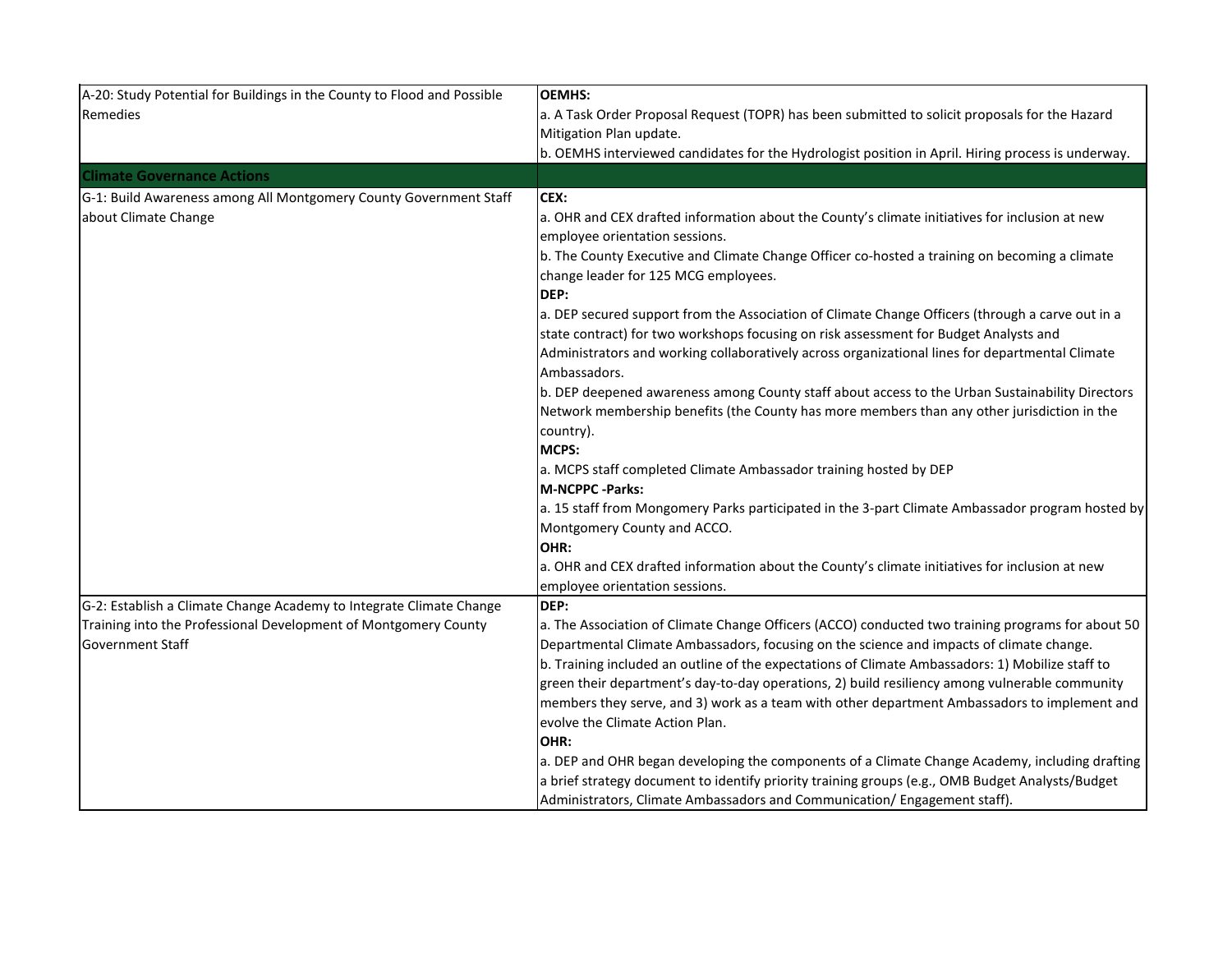| G-3: Incorporate Climate Competencies into Montgomery County                 | OHR:                                                                                                 |
|------------------------------------------------------------------------------|------------------------------------------------------------------------------------------------------|
| Government Job Descriptions and Performance Plans                            | a. A three level Climate Change Competency Framework was drafted and shared with the Climate         |
|                                                                              | Leadership team in January 2022. The next steps were to share the framework with a few key           |
|                                                                              | departments, assess specific jobs within the framework and determine current department gaps.        |
|                                                                              | The OHR team will revisit the timeline and approach given the current bandwidth in the               |
|                                                                              | departments due to Omicron and recommend a revised approach for FY22.                                |
| G-4: Identify and Create New Positions that Are Needed for the County        | OMB:                                                                                                 |
| Government to Prepare for and Respond to Climate Hazards, Implement          | a. The CE's recommended FY23 budget included 16 new positions for the County's climate efforts,      |
| Climate Adaptation Measures, and Reduce Greenhouse Gas Emissions             | including positions to implement Building Energy Performance Standards, address flooding.            |
| G-5: Establish a Cross-Departmental Climate Innovation Lab to Develop,       | CEX:                                                                                                 |
| Fund, and Implement Climate and Resiliency Initiatives                       | a. Innovation Office led a half-day training using the innovation method of liberating structures to |
|                                                                              | help climate ambassadors launch successful departmental teams.                                       |
| G-6: Designate Climate Ambassadors within Each County Department             | DEP:                                                                                                 |
|                                                                              | a. Climate Ambassadors within each County department are continuing to be identified.                |
|                                                                              | b. Climate Change Ambassadors will participate in training provided by the Climate Change Academy    |
|                                                                              | (see G-2 and G-5 for details).                                                                       |
| G-7: Evaluate and Update County Planning, Policy, Codes, and Operations      | M-NCPPC - Planning:                                                                                  |
| Activities to Account for the Risks of Climate Change Impacts and Prioritize | a. Thrive Montgomery 2050 is currently undergoing County Council review. Final approval is           |
| the Needs of Vulnerable Residents                                            | anticipated by fall 2022. Meetings to coordinate Thrive Montgomery 2050 and CAP implementation       |
|                                                                              | will begin after the final plan is approved.                                                         |
|                                                                              | <b>OEMHS:</b>                                                                                        |
|                                                                              | a. DEP has scheduled the Flooding Strategic Plan kick-off meeting for May 5.                         |
|                                                                              | b. A Task Order Proposal Request (TOPR) has been submitted to solicit proposals for the Hazard       |
|                                                                              | Mitigation Plan update.                                                                              |
|                                                                              | c. The Spring functional exercise is scheduled for June 22.                                          |
| G-8: Evaluate and Update County Procurement, Planning, Policy, and           | CEX:                                                                                                 |
| <b>Operations Activities to Reduce Greenhouse Gases</b>                      | a. County departments provided climate change, resiliency, and greenhouse gas emissions detail in    |
|                                                                              | their FY23 operating and capital budget submissions. The responses informed the CE's FY23 budget     |
|                                                                              | discussions.                                                                                         |
| G-9: Incorporate Climate Considerations into the County's Budgeting          | CEX:                                                                                                 |
| Processes                                                                    | a. County departments provided climate change, resiliency, and greenhouse gas emissions detail in    |
|                                                                              | their FY23 operating and capital budget submissions. The responses informed the CE's FY23 budget     |
|                                                                              | discussions.                                                                                         |
|                                                                              | DEP:                                                                                                 |
|                                                                              | a. The Association of Climate Change Officers met with OMB, Finance and DEP to consider              |
|                                                                              | development of a risk assessment model to inform the budgeting process.                              |
|                                                                              | OMB:                                                                                                 |
|                                                                              | a. Departments included climate information alongside their FY23 operating and capital budget        |
|                                                                              | requests, and improvements for the FY24 budget cycle have started.                                   |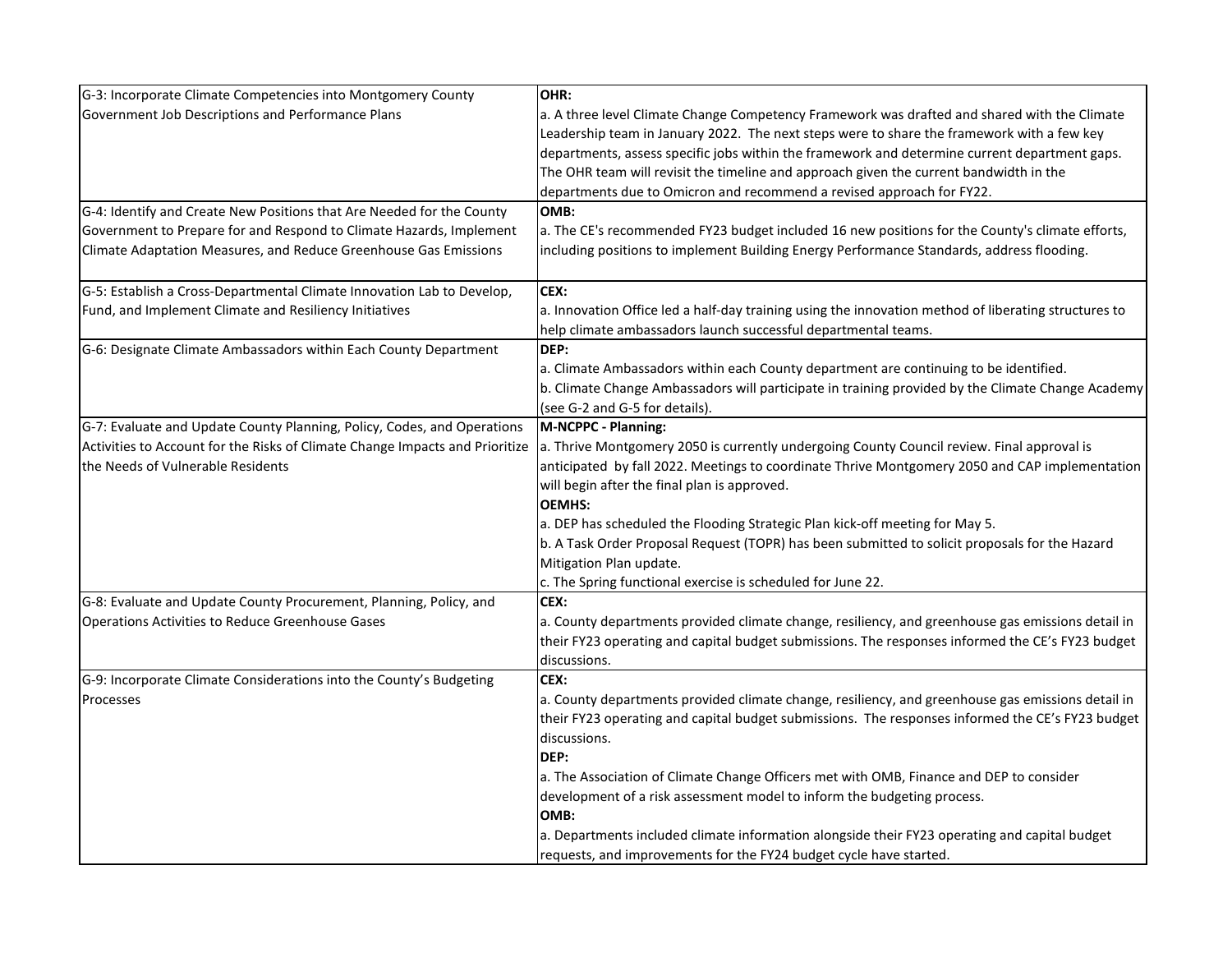| G-10: Develop Financing Strategies for Implementing Climate Actions and      | <b>DEP and DOF:</b>                                                                                                                         |
|------------------------------------------------------------------------------|---------------------------------------------------------------------------------------------------------------------------------------------|
| Incorporate Climate Considerations into County Finance Practices             | a. Bill 46-21 amending the CPACE financing program was enacted on March 15, 2022 and will                                                   |
|                                                                              | become effective on June 27, 2022.<br>b. Bill 44-21--which will provide 10% of the Fuel Energy Tax to the Green Bank to further its work in |
|                                                                              | the County--was passed unanimously by Council on February 1, 2022.                                                                          |
|                                                                              | MCGB:                                                                                                                                       |
|                                                                              | a. The Green Bank implemented its newest structure with Sandy Spring Bank where the Green Bank                                              |
|                                                                              | mathed its CLEER loss reserve product with an investnment of Green Bank capital in the project                                              |
|                                                                              | loan. This novel strcuture will provide much more flexibility for the Green Bank and its partners to                                        |
|                                                                              | invest in ceal energy improvements. The Green Bank capital reduced the interest rate for the                                                |
|                                                                              | property owner.                                                                                                                             |
|                                                                              |                                                                                                                                             |
|                                                                              |                                                                                                                                             |
|                                                                              |                                                                                                                                             |
| G-11: Develop Climate, Energy, Health, and Racial Equity Metrics and a       | <b>DEP and OMB:</b>                                                                                                                         |
| Data-Driven Assessment and Reporting Process                                 | a. One of the Climate Fellows is primarily focused on collecting and researching data sources to                                            |
|                                                                              | support a climate-focused metrics dashboard to better communicate the County's progress towards<br>its climate goals.                       |
|                                                                              | b. Created dashboard with high level metrics on CAP progress to display on new climate website                                              |
|                                                                              | c. Worked with CEAQAC advisory group to begin process to track detailed, sector-specific metrics                                            |
|                                                                              | d. Began identifying data gaps to identify future metrics to track                                                                          |
| G-12: Formalize the Climate Leadership Team to Guide the Implementation CEX: |                                                                                                                                             |
| of Climate Plan Actions                                                      | a. Evaluated policy options for formalizing the Team, and ramifications, including the Open Meetings                                        |
|                                                                              | Act. Will have a draft of executive orders in Q4.                                                                                           |
| G-13: Update the County's Teleworking and Transit Benefit Policies to        | CEX:                                                                                                                                        |
| Encourage MCG Staff to Reduce Vehicle Miles Traveled                         | a. The County's new teleworking policy was finalized and rolled out in October 2021.                                                        |
|                                                                              | b. See T-6 for information on the Zero Emissions fleet transition plan.                                                                     |
| G-14: Establish Montgomery County Government Carbon Fund for Air             |                                                                                                                                             |
| Travel                                                                       |                                                                                                                                             |
| (Not in Climate Work Plan 2022)                                              |                                                                                                                                             |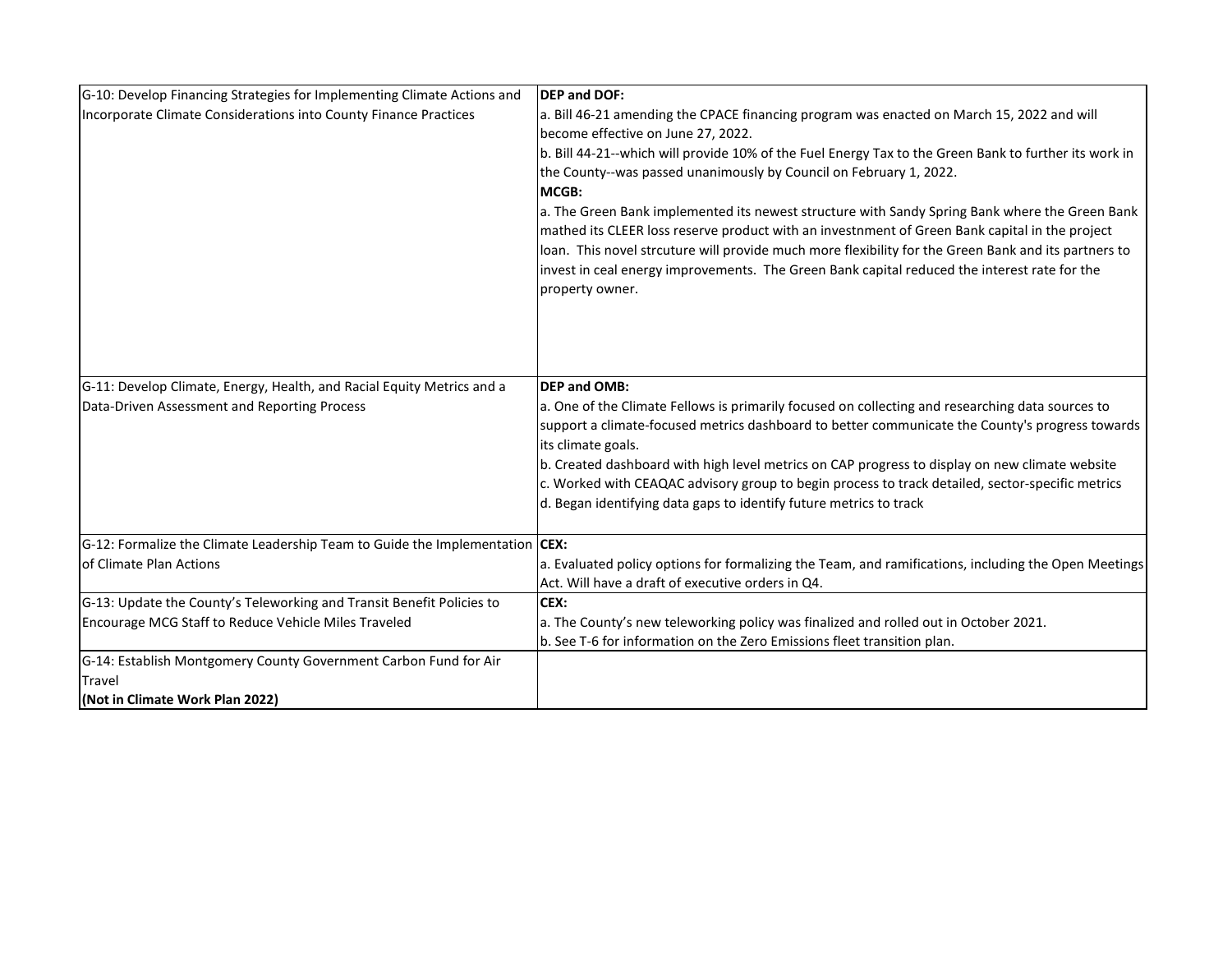| G-15: Consolidate County Climate Data                         | <b>DEP and OMB:</b>                                                                                |
|---------------------------------------------------------------|----------------------------------------------------------------------------------------------------|
|                                                               | a. One of the Climate Fellows is primarily focused on collecting and researching data sources to   |
|                                                               | support a climate-focused metrics dashboard to better communicate the County's progress towards    |
|                                                               | its climate goals.<br>b. Created                                                                   |
|                                                               | spreadsheet to track and categorize existing climate data sources for Montgomery County, including |
|                                                               | both data owned by the county and data tracked by outside entities.                                |
|                                                               | c. Spreadsheet information will be shared on the new climate website.                              |
|                                                               | d. Not moving forward with a climate Data Retreat at this time.                                    |
|                                                               | <b>IDPS:</b>                                                                                       |
|                                                               | a. New database system under development.                                                          |
|                                                               |                                                                                                    |
|                                                               |                                                                                                    |
| G-16: Conduct Climate Vulnerability Detailed Assessments      | DEP:                                                                                               |
|                                                               | a. MCDOT, DGS, and DEP are working with the Department of Defense/Walter Reed and                  |
|                                                               | surrounding community to identify climate change related vulnerabilities in the transportation,    |
|                                                               | energy, and stormwater sectors and develop a Resiliency Implementation Plan for the Installation.  |
|                                                               | b. DEP, DGS, and Gannett Fleming (project consultant) toured Walter Reed facilities and met with   |
|                                                               | energy staff at Naval Support Activity Bethesda in December 2021. DEP and Gannett Fleming          |
|                                                               | participated in an off-base stormwater walking tour in the Stoney Creek watershed in Bethesda in   |
|                                                               | December 2021. Staff discussed the NIH Stormwater Pond project and identified sites for potential  |
|                                                               | stormwater management facilities and upgrades.                                                     |
|                                                               | c. Field data collection was completed in December for the Walter Reed grant. The consultant is    |
|                                                               | preparing the following deliverables for project Technical Advisory Committee review: Initial      |
|                                                               | Vulnerability Assessment; Preliminary Floodplain Evaluation; Existing Conditions Assessment. The   |
|                                                               | project is scheduled for completion in late Fall 2022.                                             |
| <b>Public Engagement, Partnerships, and Education Actions</b> |                                                                                                    |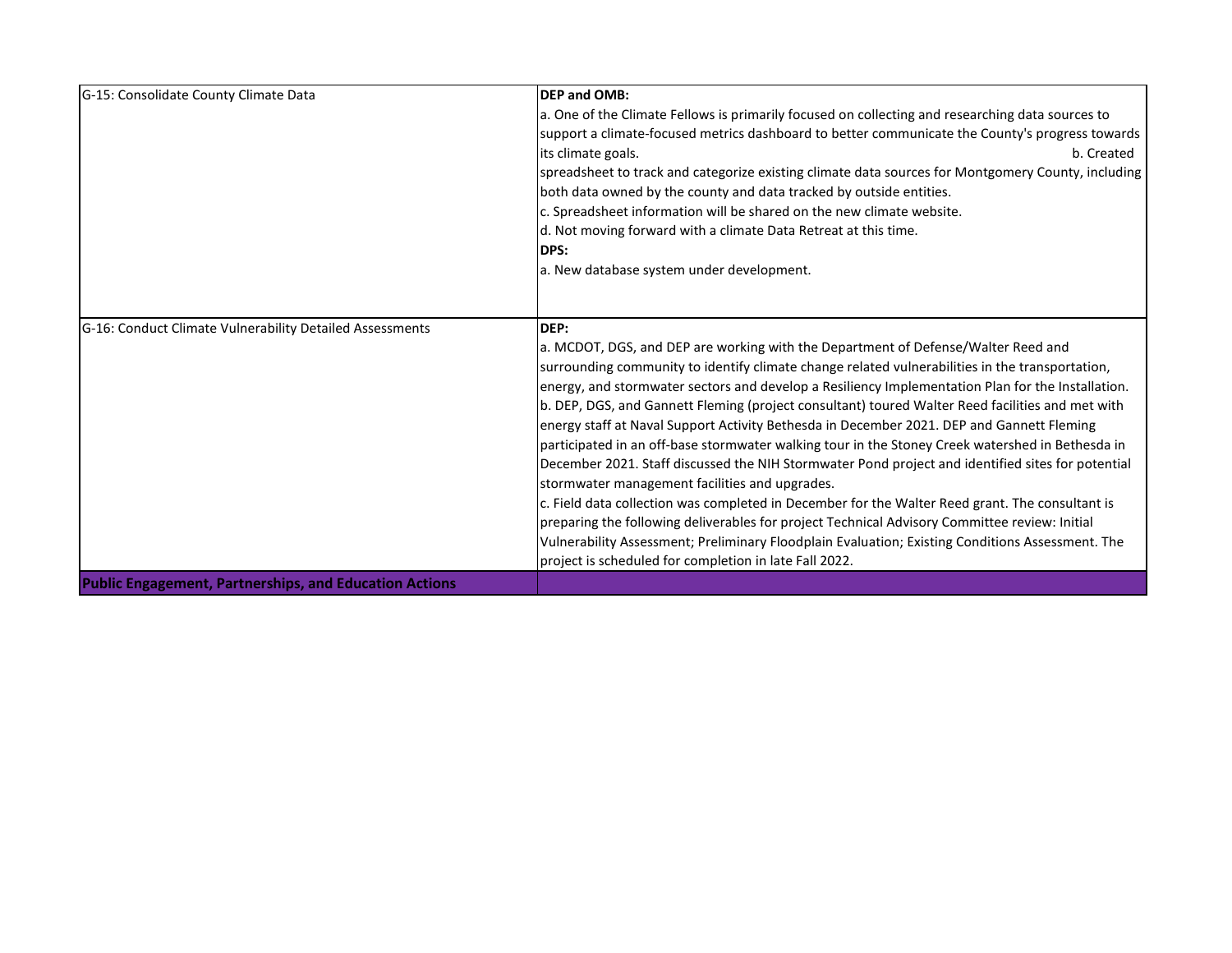| P-1: Undertake Vigorous Public Outreach Campaign Aimed at Empowering    | IDEP:                                                                                                 |
|-------------------------------------------------------------------------|-------------------------------------------------------------------------------------------------------|
| the Public with Information on How to Reduce Emissions and Adapt to the | a. DEP worked with One Montgomery Green to disseminate invite for meeting with founder of the         |
| Impacts of Climate Change                                               | Empowerment Institute to learn more about the Cool Block program.                                     |
|                                                                         | b. The DEP Climate Engagement position (approved in the FY22 budget) was onboarded in Q3.             |
|                                                                         | c. DEP is organizing climate storytelling workshops, facilitated by Climate Stories Project, in which |
|                                                                         | community members develop, articulate, record, and share their own climate story—their personal       |
|                                                                         | and community relationship with climate change. This project is related to the Community Justice      |
|                                                                         | Academy as its focus is on amplifying the voices of under-represented and frontline community         |
|                                                                         | members. Community based partners include the African American Health Program, Latino Health          |
|                                                                         | Initiative, Community Advocacy Institute, African Affairs Advisory Group, Caribbean American          |
|                                                                         | Advisory Group and others.                                                                            |
|                                                                         | <b>HHS:</b>                                                                                           |
|                                                                         | a. The Office of Community Affairs (OCA) Green team continues to raise awareness and educate          |
|                                                                         | colleagues about Climate Change and the climate crisis. An HHS Climate Corner infographic title       |
|                                                                         | "Top 5 Reasons Why HHS Cares About Climate" was developed and submitted to the Public                 |
|                                                                         | Information Office team for inclusion in the HHS Director's Corner March newsletter. Monthly          |
|                                                                         | climate awareness presentations have been delivered to the OCA managers team.                         |
|                                                                         | b. To commemorate Earth Month, 14 OCA staff participated in the 1st Annual OCA Park Cleanup at        |
|                                                                         | Wheaton Regional Park on April 4, 2022. The OCA team, made up of staff from the Latino Health         |
|                                                                         | Initiative (LHI) and the Community Action Agency, were joined by Montgomery Parks outreach staff      |
|                                                                         | who delivered an educational demonstration to increase awareness about the impact of litter,          |
|                                                                         | recycling and the Parks Department's cleanup efforts. With cleanup supplies provided by Parks, the    |
|                                                                         | team worked together to pick up multiple bags of waste and recyclable items littered throughout       |
|                                                                         | the park.                                                                                             |
|                                                                         | c. DEP's Community Climate Ambassadors training workshop was adapted into Spanish in                  |
|                                                                         | coordination with the Climate Stories Project, LHI and other community partners. LHI and              |
|                                                                         | community partners recruited 43 participants to take part in the 3 session training in Spanish.       |
|                                                                         | Participants learned about the impact of climate change in their communities and began                |
| P-2: Conduct an Outreach Campaign that Uses Evidence-Based              | DEP:                                                                                                  |
| <b>Communications Strategies</b>                                        | a. Work continues on the development of an outreach campaign, including seeking input from the        |
|                                                                         | public through: https://mygreenmontgomery.org/2022/calling-creative-minds/                            |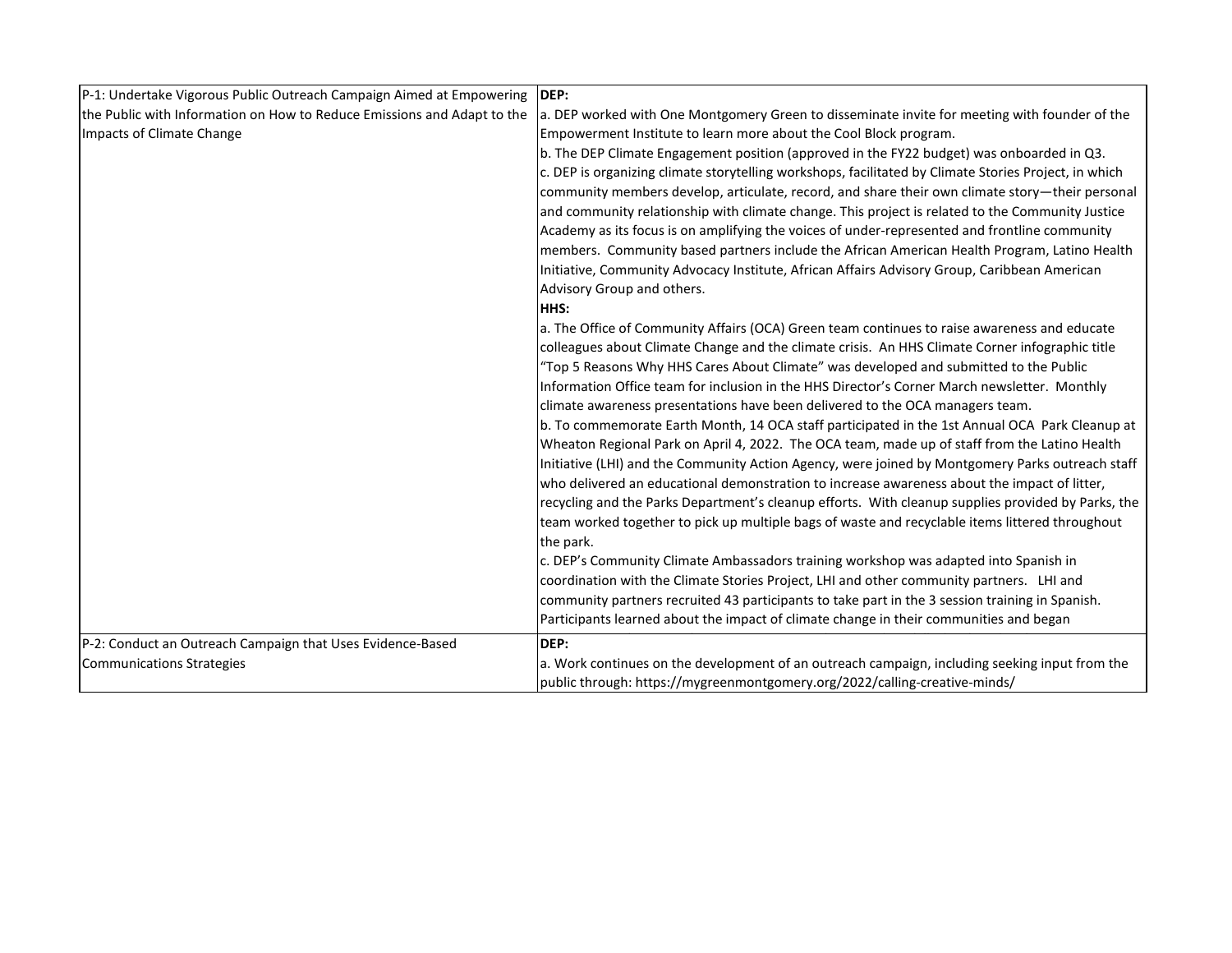| P-3: Form a Climate Change Communication Coalition                      | DEP:                                                                                               |
|-------------------------------------------------------------------------|----------------------------------------------------------------------------------------------------|
|                                                                         | a. Climate Change Communication Coalition (C4) has been created and includes representatives       |
|                                                                         | from DEP, MCDOT, CEC-SSUD, HHS, Libraries, PIO, Community Partnerships, Parks, Montgomery          |
|                                                                         | College, OHR, MCPS, OEMHS, and FRS. This group meets twice a month and is in the process of a      |
|                                                                         | county wide outreach program to receive input from the public about our messaging around climate   |
|                                                                         | change. C4 will focus on five themes identified by the Climate Planning Team: 1) Energy            |
|                                                                         | [Efficiency/Renewables, 2] Buying local food/reducing food waste/eating more plant based foot, 3)  |
|                                                                         | Sustainable Transportation, 4) Purchase flood insurance, 5) Plant trees.                           |
|                                                                         | MCPS:                                                                                              |
|                                                                         | a. MCPS participated in this Coalition                                                             |
|                                                                         | <b>M-NCPPC - Parks:</b>                                                                            |
|                                                                         | a. Parks is a participating member in the County's Climate Action Communication Workgroup, which   |
|                                                                         | meets 2-4 times per month. The Workgroup is creating a promotional campaign to educate and         |
|                                                                         | inspirate the public on simple lifestyle changes people can make to reduce their carbon footprint. |
|                                                                         |                                                                                                    |
| P-4: Enhance County Websites to Focus More Sharply on Climate Change    | <b>PIO:</b>                                                                                        |
|                                                                         | a. A refresh of the County's climate webpage is currently under development.                       |
|                                                                         | b. The County's flood webpage is being updated.                                                    |
| P-5: Establish a Community Justice Academy in which Graduating          | DEP:                                                                                               |
| Community Ambassadors Representing their Neighbors Conceive and Co-     | a. New Climate Engagement Program Manager hired; scope of work for Community Justice Academy       |
| Create Integrated Health, Equity and Quality-of-Life Solutions Directly | written and contractor identified; met with Racial Equity and Social Justice Committee to discuss  |
| Applicable to their Communities                                         | mutual goals, priorities and approaches. Work to resume in 4th Quarter with fully executed         |
|                                                                         | contract.                                                                                          |
| P-6: Use the Climate, Energy, and Air Quality Advisory Committee as a   | DEP:                                                                                               |
| Resource to Advise the County on Performance Metrics and Plan           | a. CEAQAC continues to meet monthly. In mid January 2022, CEAQAC provided advisory                 |
| Implementation                                                          | recommendations to the County Executive on the FY 2023 recommended budget to support the           |
|                                                                         | County's climate change initiatives.                                                               |
|                                                                         | b. CEAQAC provided advisory guidance on a climate speaker series to be offered through the         |
|                                                                         | Montgomery County Public Libraries.                                                                |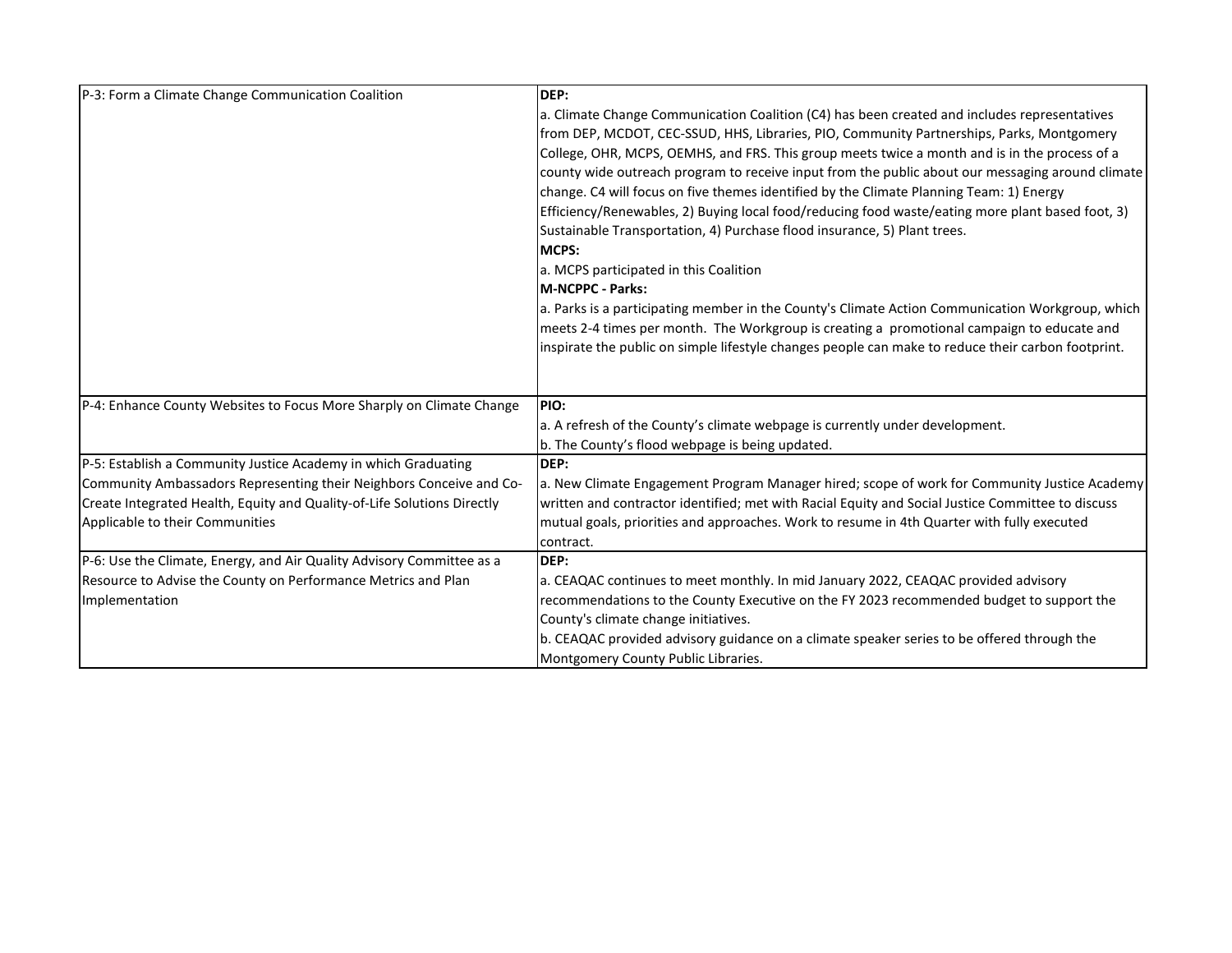| P-7: Facilitate Ongoing Input from Community Members on the CAP's         | DEP:                                                                                                                                                                                           |
|---------------------------------------------------------------------------|------------------------------------------------------------------------------------------------------------------------------------------------------------------------------------------------|
| Implementation                                                            | a. The Climate Team discussed the Climate Action Plan and plan implementation at a variety of<br>community events and venues and met with interested community members to identify partnership |
|                                                                           | opportunities. To-date in FY22, community meetings include: Faith Alliance for Climate Solutions,                                                                                              |
|                                                                           | National Night Out, One Montgomery Green, Food Council, Town of Kensington, Air and Climate                                                                                                    |
|                                                                           | Public Advisory Committee, Rotary, Silver Spring Citizens Advisory Board, MidAtlantic Region                                                                                                   |
|                                                                           | Environmental Professionals, Mid-County Citizens Advisory Board, Common Energy's COP26 Climate                                                                                                 |
|                                                                           | Action Marathon, Gaithersburg Community Museum, Mental Health Advisory Committee,                                                                                                              |
|                                                                           | Councilmember Katz's Student Advisory Group, and Town of Chevy Chase.                                                                                                                          |
|                                                                           | b. DEP and MCPL co-hosted a Contemporary Conversations session with climate change journalist                                                                                                  |
|                                                                           | and author Elizabeth Kolbert.                                                                                                                                                                  |
|                                                                           | M-NCPPC - Parks:                                                                                                                                                                               |
|                                                                           | a. In coordination with the County's Climate Action Communication Workgroup, Parks began the                                                                                                   |
|                                                                           | first phase of soliciting public input in April 2022. The workgroup is asking the public to submit                                                                                             |
|                                                                           | words, phrases or a sentence that will inspire neighbors to take action on simple climate solutions.                                                                                           |
|                                                                           | Parks is sharing the campaign on social media and e-newsletters through May 27, 2022.                                                                                                          |
|                                                                           |                                                                                                                                                                                                |
|                                                                           |                                                                                                                                                                                                |
| P-8: Engage County Artists through Public Art Installations to Raise      | DEP:                                                                                                                                                                                           |
| Awareness, Discussion, and Action on Climate Change                       | a. DEP staffer agreed to serve as member of Public Arts Trust Steering Committee.                                                                                                              |
| P-9: Support the Efforts of Community Organizations, Businesses,          | DEP:                                                                                                                                                                                           |
|                                                                           | Municipalities, and Associations that Promote and Operationalize Equitable a. The climate change art contest winning entries are now on display in the Climate Action Plan                     |
| <b>Climate Action</b>                                                     | virtual information room.                                                                                                                                                                      |
| P-10: Establish a Statewide Coalition of Local Governments and Youth      | CEX:                                                                                                                                                                                           |
| Groups Focused on Advancing Ambitious State Climate Policy by             | a. The Maryland Coalition of Counties and Cities for Climate Action, a statewide climate coalition of                                                                                          |
| Collectively Advocating their Positions before the State Legislature, the | local governments, has launched and is meeting regularly.                                                                                                                                      |
| Public Service Commission, and the Utility Companies                      | DEP:                                                                                                                                                                                           |
|                                                                           | a. DEP onboarded the State Energy and Climate Policy Manager position (approved in the FY22                                                                                                    |
|                                                                           | budget) in late March 2022 who will manage Montgomery County's participation in this Coalition of                                                                                              |
|                                                                           | local government to build consensus on climate and energy policies at the State level.                                                                                                         |
| P-11: Establish Partnerships with Federal Agencies Located within the     | CEX:                                                                                                                                                                                           |
| County's Boundaries on GHG Mitigation and Climate Resiliency Efforts      | a. See update on the US Department of Defense grant in G-16.                                                                                                                                   |
| P-12: Advocate for the Continued Integration of Climate Change Education  | MCPS:                                                                                                                                                                                          |
| into the Existing School Curriculum                                       | a. MCPS reports that work is well underway in science and social studies to identify the myriad of                                                                                             |
|                                                                           | climate connections in the current curriculum and highlight that content. A draft of climate                                                                                                   |
|                                                                           | connections will be ready to share with related MCPS departments in Spring 2022.                                                                                                               |
| P-13: Develop a Standardized Climate Change Curriculum across Public      | MCPS:                                                                                                                                                                                          |
| Schools and Recommend the Same for Private Schools and Home Schools       | a. Curriculum review and update continues, with subjects that are related to climate change                                                                                                    |
|                                                                           | highlighted with a special icon.                                                                                                                                                               |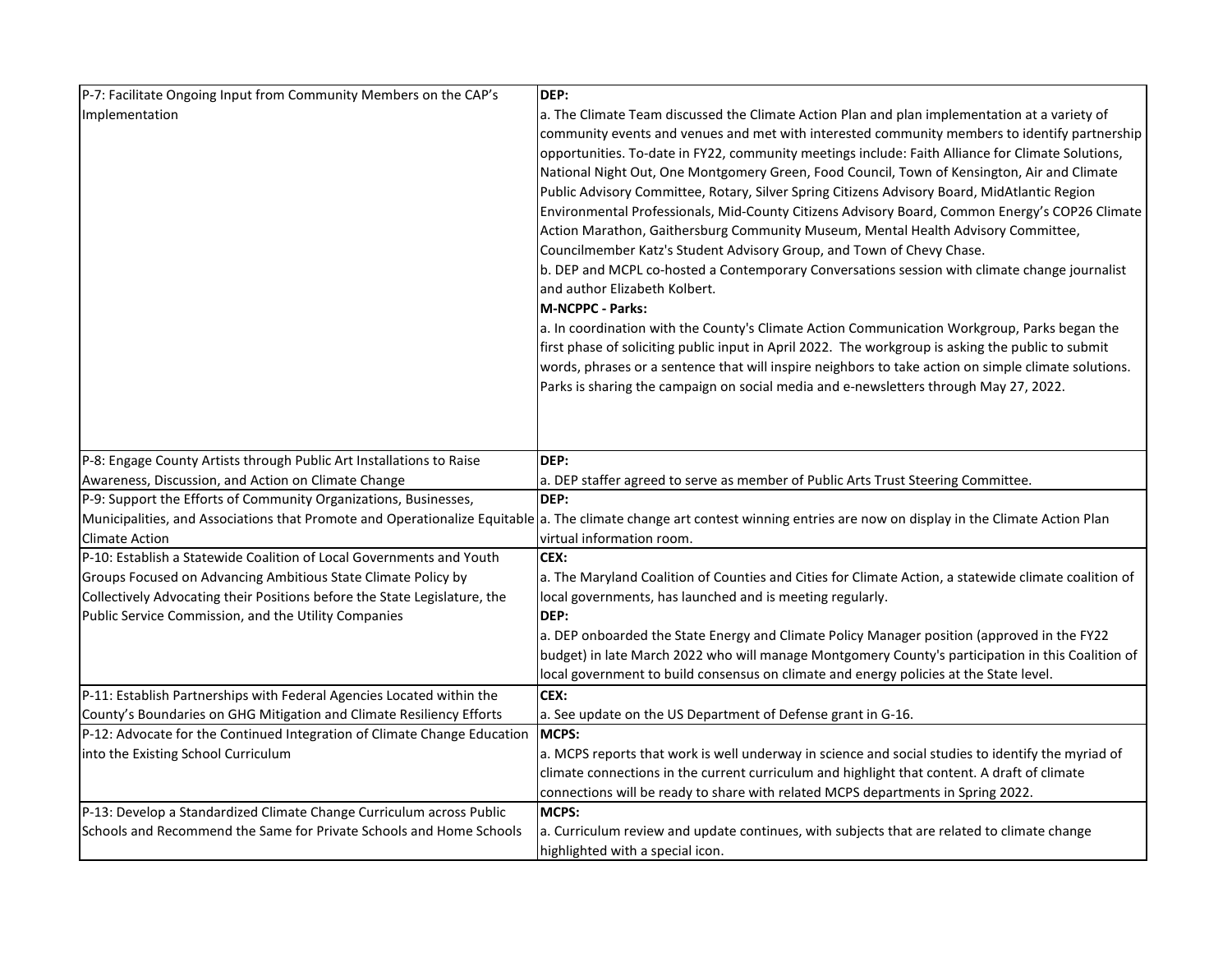| P-14: Provide Professional Development for Educators on Climate Change           | MCPS:                                                                                               |
|----------------------------------------------------------------------------------|-----------------------------------------------------------------------------------------------------|
| <b>Topics</b>                                                                    | a. Several virtual MD Green School support sessions held Fall 2021 - Winter 2022 to assist MCPS     |
|                                                                                  | Green Team Leaders in certifying/recertifying as Green Schools.                                     |
|                                                                                  | b. On November 15, 2021, MCPS hosted a Fall Symposium to celebrate American Recycling Day.          |
|                                                                                  | Students, staff, and school-based Green teams learned about how MCPS contributes to the             |
|                                                                                  | 4R's-"Reduce, Reuse, Recycle, Rethink"                                                              |
| P-15: Use School Gardens or Other Outdoor Learning Facilities as a Jumping MCPS: |                                                                                                     |
| Off Point to Address a Multitude of Climate-Related Topics                       | a. MCPS has authorized a new position in FY23, Live Infrastructure Project Manager, and work is     |
|                                                                                  | underway to fill this new position.                                                                 |
|                                                                                  | M-NCPPC - Parks:                                                                                    |
|                                                                                  | a. Currently, the Montgomery Parks Community Garden Program Manager serves as a Co-Chair to         |
|                                                                                  | the Gardening Subcommittee (under the Montgomery County Food Council). The purpose of this          |
|                                                                                  | group is to highlight, advance, and create opportunities for gardening and local food production    |
|                                                                                  | across the county. The Black Hill Community Garden (slated to open in 2023) will be adjacent to the |
|                                                                                  | Black Hill SEED classroom allowing for increased learning opportunities and engagement with the     |
|                                                                                  | public.                                                                                             |
| P-16: Develop Increased Opportunities for Students to Participate in             | MCPS:                                                                                               |
| Climate Change Learning Experiences Outside of the Classroom                     | a. MCPS hosted the Youth Climate Summit on Saturday March 5, 2022, an event organized, planned      |
|                                                                                  | and led by students!                                                                                |
|                                                                                  |                                                                                                     |
|                                                                                  | As part of the public commment period for updates to Board Policy ECA, Sustainability, MCPS         |
|                                                                                  | students hosted a Environmental Sustainability Youth Town Hall on March 22, 2022. Guest speakers    |
|                                                                                  | included the Student Member of the Board of Education, and representatives of Facilities            |
|                                                                                  | Management, Curriculum, Transportation and Food and Nutrition Services. During that town hall,      |
|                                                                                  | 31 stdents posted coments More information about the Policy is available at                         |
|                                                                                  | https://www2.montgomeryschoolsmd.org/departments/policy-public-comment. A total of 99               |
|                                                                                  | comments were recieved on the draft policy.                                                         |
|                                                                                  |                                                                                                     |
|                                                                                  | All secondary students recieve a monthly newsletter that has a section dedicated to Sustainability  |
|                                                                                  | linitiatives in MCPS.                                                                               |
|                                                                                  | <b>M-NCPPC - Parks:</b>                                                                             |
|                                                                                  | a. Black Hill Visitor Center was successfully recertified and Meadowside Nature Center extended     |
|                                                                                  | their certification as a Maryland Green Centers with MAEOE (Maryland Association for                |
|                                                                                  | Environmental and Outdoor Education). The Maryland Green Center award represents a                  |
|                                                                                  | commitment to the Maryland Green Schools Program. The Nature Center's continue to support local     |
|                                                                                  | schools with the implementation of environmental literacy and assisting them in earning Green       |
|                                                                                  | School status.                                                                                      |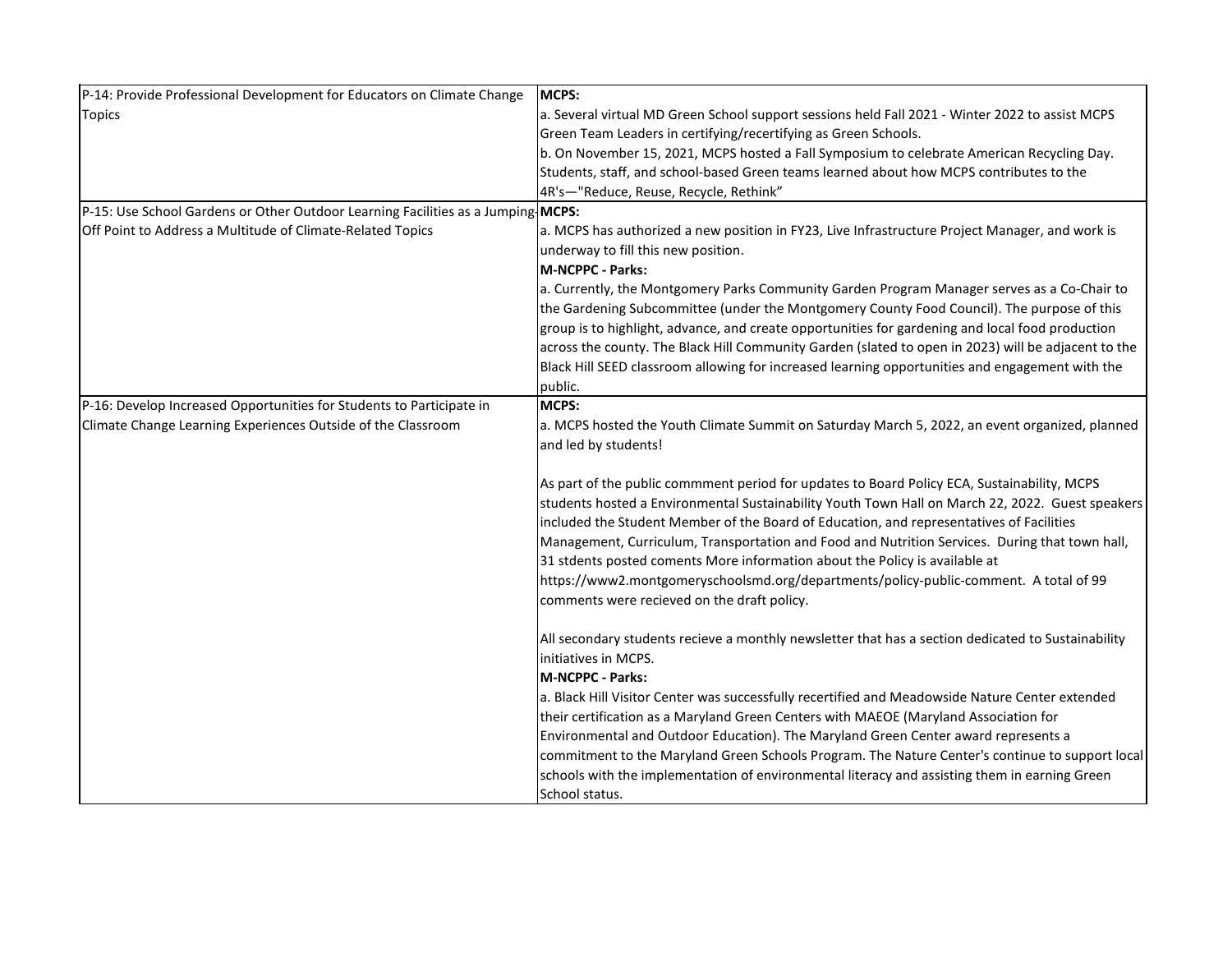| P-17: Develop Sustainability Goals for Schools to Reach and Provide | <b>MCPS:</b>                                                                                                                                                                                                                                                                              |
|---------------------------------------------------------------------|-------------------------------------------------------------------------------------------------------------------------------------------------------------------------------------------------------------------------------------------------------------------------------------------|
| Incentives to Do So                                                 | a. MCPS successfully certified one new school (Whitman HS) and recertified 28 schools in the                                                                                                                                                                                              |
|                                                                     | Maryland Green Schools program, bringing the total of participating schools to 91.                                                                                                                                                                                                        |
|                                                                     | On April 21, 2022 the MCPS Policy Management Committee revieewd suggested changes to Board<br>Policy ECA, Sustainability, and voted that the policy be forwarded for full board review on June 7,                                                                                         |
|                                                                     | 2022. The draft policy can be found at                                                                                                                                                                                                                                                    |
|                                                                     | https://www2.montgomeryschoolsmd.org/siteassets/district/departments/policy-public-                                                                                                                                                                                                       |
|                                                                     | comment/eca/eca.pdf and an FAQ can be found at<br>https://www.montgomeryschoolsmd.org/uploadedFiles/departments/facilities/sustainability/Policy                                                                                                                                          |
|                                                                     | %20ECA_FAQ.pdf                                                                                                                                                                                                                                                                            |
| P-18: Encourage Climate Change Action at Home                       | DEP:                                                                                                                                                                                                                                                                                      |
|                                                                     | a. The Montgomery County Council of PTAs hosted a Zoom meeting featuring Montgomery Energy<br>Connection during Energy Action Month, attended by representatives from PTA school-based<br>leadership to share actions households can take to reduce energy use and costs.<br><b>MCPS:</b> |
|                                                                     | a. MCPS staff hosted a "table" at the Montgomery County Greenfest on Saturday April 23, 2022,                                                                                                                                                                                             |
|                                                                     | sharing information about MCPS SERT Teams and various recycling opportunities                                                                                                                                                                                                             |
| P-19: Establish Cross-Departmental Partnership to Facilitate        | <b>MCPS:</b>                                                                                                                                                                                                                                                                              |
| Implementation of Climate Goals at County Schools                   | a. MCPS has met monthly with various agencies to solve related issues, with additional collaborative<br>work planned.                                                                                                                                                                     |
| <b>Economic Development</b>                                         |                                                                                                                                                                                                                                                                                           |
| Sustainable Economic Development                                    | DEP:                                                                                                                                                                                                                                                                                      |
|                                                                     | a. Final draft of report submitted: "High Road Economic Inclusion Framework for an Equitable                                                                                                                                                                                              |
|                                                                     | Climate-Ready Economy" which is being reviewed by departments and agencies. Report will be                                                                                                                                                                                                |
|                                                                     | made public in the 4th Quarter; as a result of the preliminary recommendations, a new Green                                                                                                                                                                                               |
|                                                                     | Workforce Liaison position was included in the CE Recommended FY23 Operating Budget, the focus                                                                                                                                                                                            |
|                                                                     | of which is to help align CAP economic development opportunities with workforce development,                                                                                                                                                                                              |
|                                                                     | small business support and procurement.                                                                                                                                                                                                                                                   |
|                                                                     | b. The consultant Project Equity completed a detailed analysis of the opportunities associated with                                                                                                                                                                                       |
|                                                                     | worker-ownership transitions. As a result, \$50,000 in Operating Expenses was included in the CE                                                                                                                                                                                          |
|                                                                     | Recommended Operating Budget to supplement Impact Silver Spring's existing work to accelerate                                                                                                                                                                                             |
|                                                                     | the spread of worker-owned businesses.                                                                                                                                                                                                                                                    |
|                                                                     |                                                                                                                                                                                                                                                                                           |
| <b>Acronyms</b>                                                     |                                                                                                                                                                                                                                                                                           |
| CAI: Community Advocacy Institute                                   |                                                                                                                                                                                                                                                                                           |
| <b>CAP: Climate Action Plan</b>                                     |                                                                                                                                                                                                                                                                                           |
| CBT: Chesapeake Bay Trust<br>$\overline{\phantom{a}}$               |                                                                                                                                                                                                                                                                                           |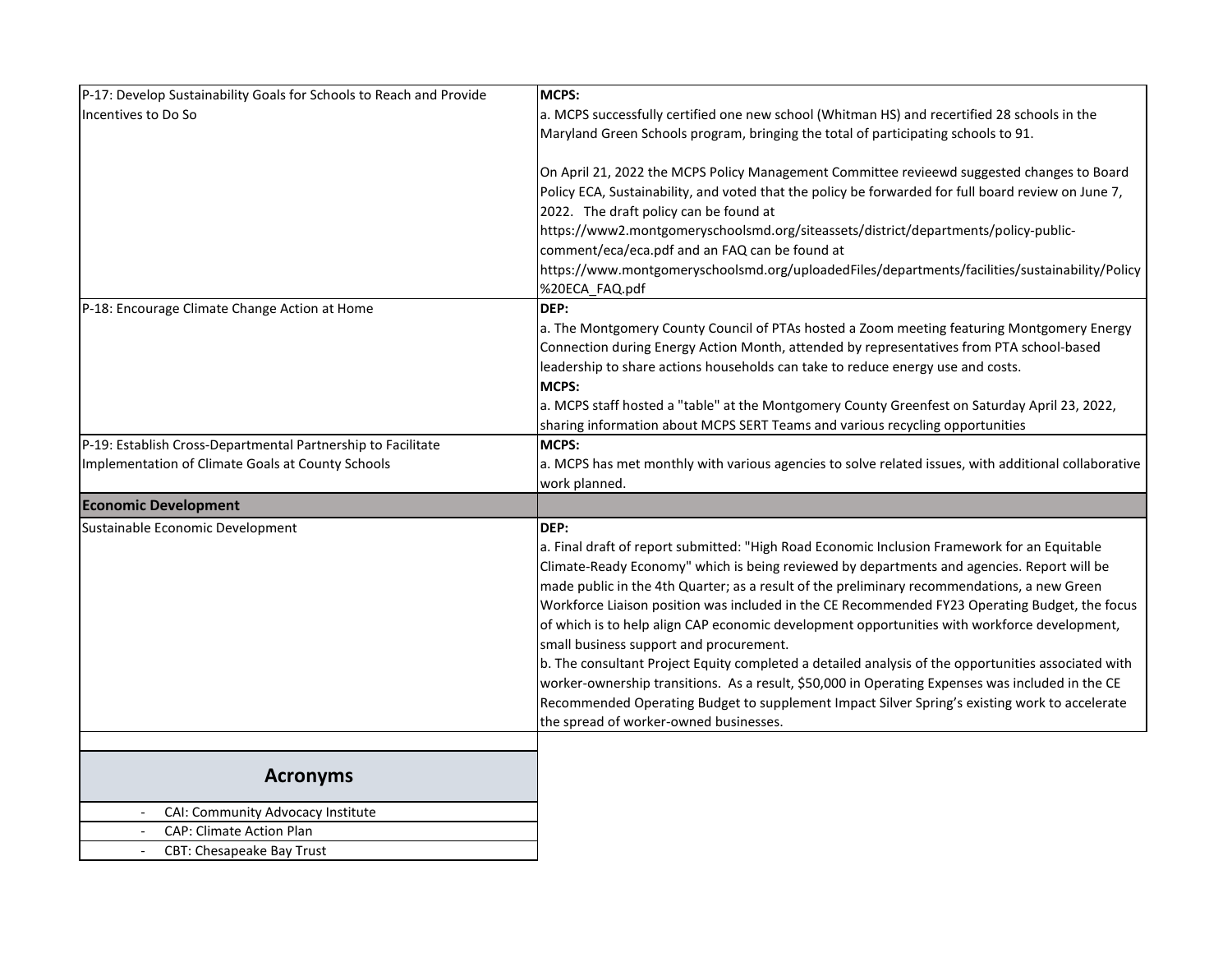|                          | <b>CCE: Community Choice Energy</b>                   |
|--------------------------|-------------------------------------------------------|
|                          | CEAQAC: Climate, Energy, and Air Quality Advisory     |
|                          | <b>CE: County Executive</b>                           |
|                          | <b>CEX: County Executive Office</b>                   |
| $\overline{a}$           | CIP: Capital Improvements Program                     |
| $\overline{\phantom{0}}$ | C-PACE: Commercial Property Assessed Clean Energy     |
|                          | DEP: Department of Environment Protection             |
|                          | DGS: Department of General Services                   |
|                          | DOF: Department of Finance                            |
|                          | DOT: Department of Transportation                     |
|                          | DPS: Department of Permitting Services                |
|                          | EV: electric vehicle                                  |
| $\overline{\phantom{0}}$ | FEMA: Federal Emergency Management Agency             |
|                          | <b>FRS: Fire and Rescue Service</b>                   |
|                          | FTA: Federal Transit Administration                   |
|                          | FY: fiscal year                                       |
|                          | GHG: greenhouse gas                                   |
|                          | GIS: Geographic Information System                    |
|                          | HAWK: High-Intensity Activated crosswalk              |
|                          | HHS: Department of Health and Human Services          |
| $\overline{\phantom{0}}$ | IECC: International Energy Conservation Code          |
|                          | <b>IGCC: International Green Construction Code</b>    |
|                          | KW: kilowatt(s)                                       |
|                          | KWh: kilowatt hour(s)                                 |
|                          | LHI: Latino Health Initiative                         |
|                          | MCDOT: Montgomery County Department of Transportation |
| $\overline{\phantom{0}}$ | MCG: Montgomery County Government                     |
|                          | MCPD: Montgomery County Police Department             |
|                          | MCPS: Montgomery County Public Schools                |
|                          | MDOT: Maryland Department of Transportation           |
|                          | M-NCPPC: Maryland-National Capital Park and Planning  |
|                          | Commission                                            |
|                          | MORE: Montgomery County Racial Equity                 |
|                          | MOU: Memorandum of Understanding                      |
| $\overline{\phantom{0}}$ | MSDE: Maryland State Department of Education          |
|                          | MTA: Maryland Transportation Authority                |
|                          | MW: megawatt(s)                                       |
|                          | MWCOG: Metropolitan Washington Council of Governments |
|                          | NOAA: National Oceanic and Atmospheric Administration |
|                          | OAG: Office of Agriculture                            |